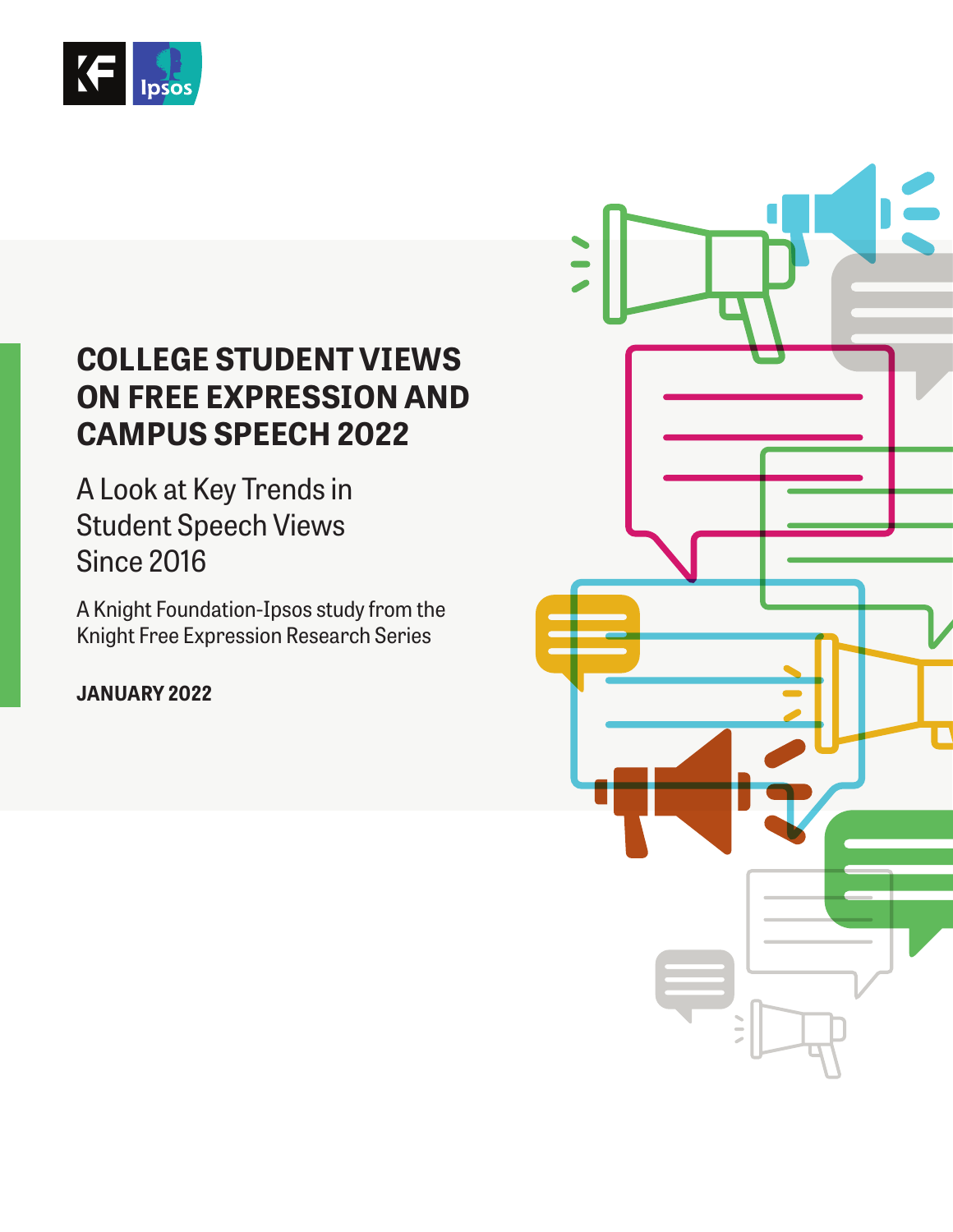

# **COLLEGE STUDENT VIEWS ON FREE EXPRESSION<br>AND CAMPUS SPEECH 2022** A Look at Key Trends in Student Speech Views Since 2016

A Knight Foundation-Ipsos study from the Knight Free Expression Research Series

## **Contents**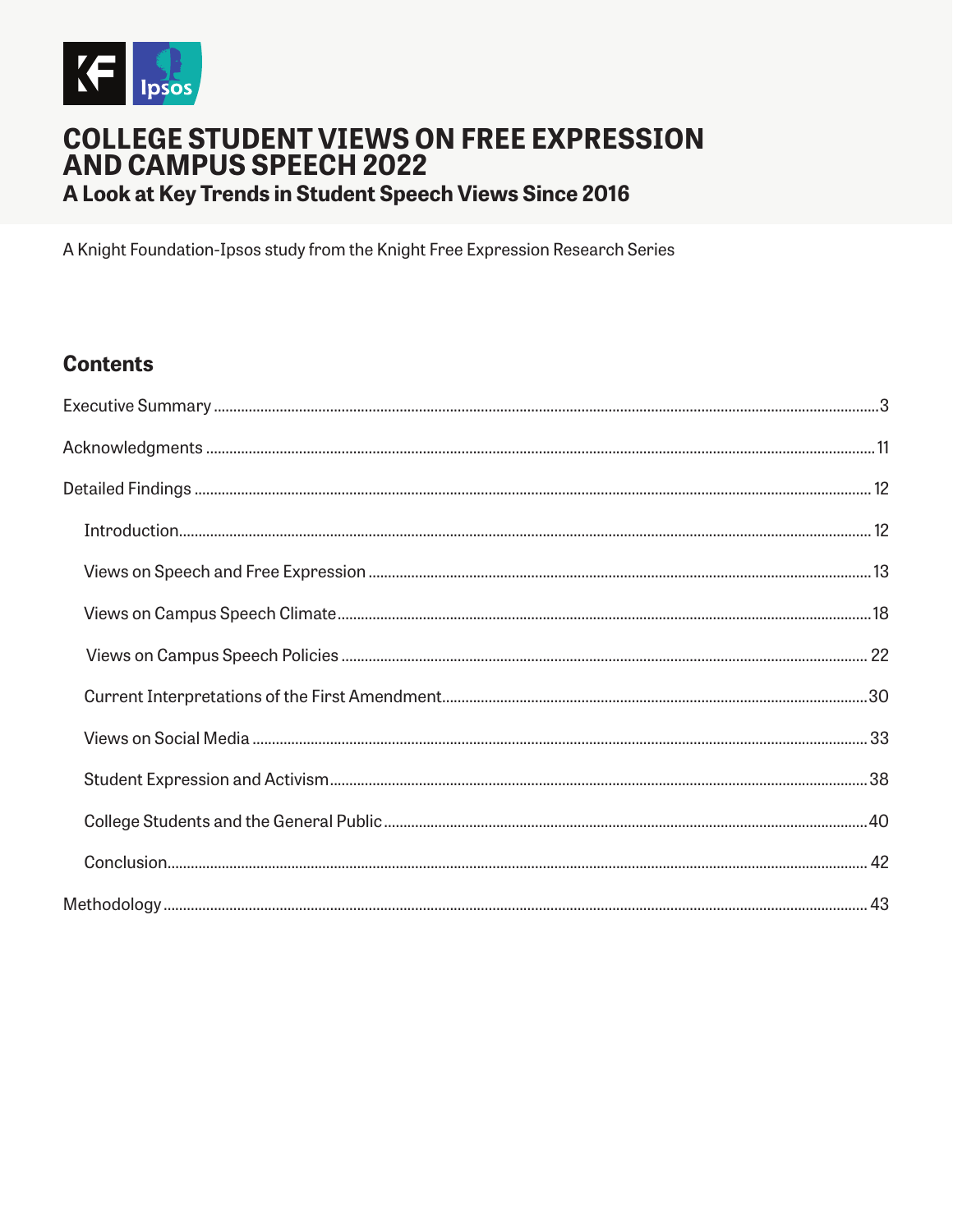<span id="page-2-0"></span>

## **EXECUTIVE SUMMARY**

College campuses have long been places where the limits of free expression are debated and tested. In recent years, this dialogue has [grown more](https://www.niskanencenter.org/there-is-no-campus-free-speech-crisis-a-close-look-at-the-evidence/)  [fraught](https://www.niskanencenter.org/there-is-no-campus-free-speech-crisis-a-close-look-at-the-evidence/) as some schools have sought to create a more protective speech environment for students. Moreover, key events shaping the past two years, such as the COVID-19 pandemic, the racial justice movement and the 2020 election, have only added deeper dimensions to the dialogue around free speech playing out on campus and in society at large.

The ["Knight-Ipsos College Student Views on Free](http://KF.org/kfxcollege)  [Expression and Campus Speech" report](http://KF.org/kfxcollege) is the fourth in a [series of Knight Foundation reports](https://knightfoundation.org/topics/freedom-of-expression/) measuring college student attitudes toward speech and the First Amendment since 2016. For this report, Knight Foundation commissioned Ipsos to conduct a survey with a nationally representative sample of over 1,000 college students ages 18-24 enrolled in all types of higher education institutions, along with 4,000 American adults, offering insight into how college students' views on free speech compare with those of the general public. In addition to the past Knight-Gallup campus speech surveys (2016, 2017, 2019), Knight has studied free speech views among high school students since 2004. Trends in college student attitudes are included throughout this report.

For findings on how the adult population views free speech and expression, please see ["Free Expression](http://kf.org/freespeechrights)  [in America Post-2020](http://kf.org/freespeechrights)," published earlier in January 2022.

This Knight Foundation-Ipsos report offers nuanced insight into how college students perceive campus speech and First Amendment protections today, including how views are evolving within different factions of the student body. This survey reinforces that students are not a monolithic group when it comes to speech, finding that partisanship, race, and ethnicity drive meaningful differences in how college students view speech. Understanding where different groups stand is vitally important for higher education leaders as they seek to foster free expression on college campuses and create a campus environment that is diverse, equitable, and inclusive.

The findings described in this report cover many, but not all, of the rich insights possible from this complex dataset. We invite the public and researchers to explore this publicly available resource in further detail.

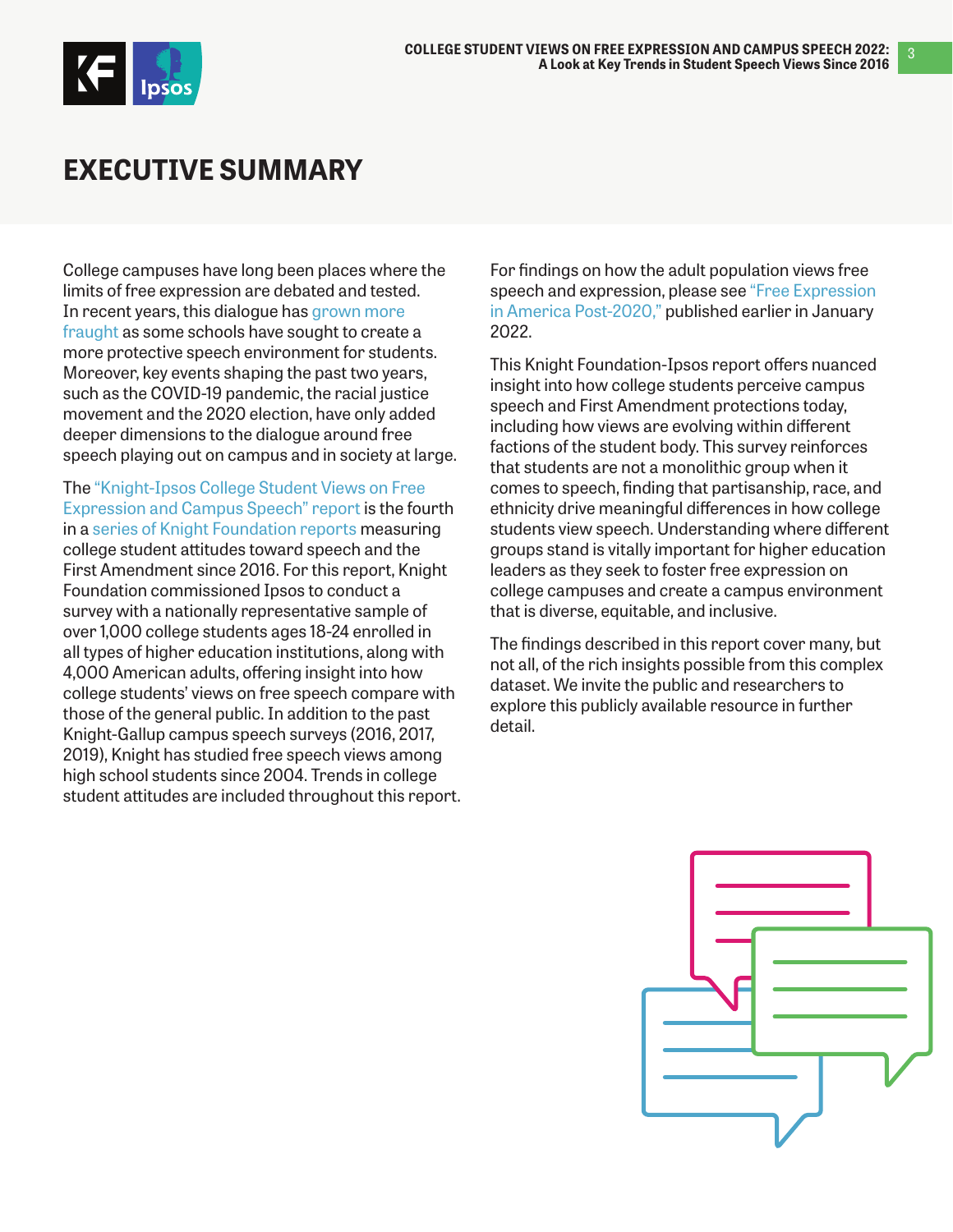

4

## **KEY FINDINGS**

- Students view speech rights as important, **yet less secure than in years past:** Students continue to believe First Amendment rights and concepts of free speech are important to democracy. However, the percentage of students saying speech rights are secure has fallen every year since this question was first asked in 2016. This includes a 12-point decrease from 2019 as an increasing number of students—particularly Republicans—say they believe speech rights are threatened.
	- **Students of color believe their speech is less protected:** While a majority of college students express confidence that the First Amendment protects "people like them," Black students in particular feel much less protected, with a sharp decline from 2019 to 2021.
	- **Students believe exposure to a wide spectrum of speech at college is important:** Most students continue to say colleges should allow students to be exposed to all types of speech, including political speech that is offensive or biased, rather than prohibiting speech they may find offensive.
- **Students favor college policies that limit racist speech, but support for other speech interventions remains low:** Most students favor colleges instituting policies that restrict the use of racial slurs on campus, suggesting that, for them, this particular category of speech does not merit mandated exposure on campus. Just 1 in 4 students favor schools disinviting controversial speakers, down from more than 2 in 5 in 2019. Similarly, the number of students who support colleges providing safe spaces or speech codes has fallen over the past two years.
- **Students say the campus climate stifles free expression, yet speech on campus is making nearly 1 in 5 feel unsafe:** More students now say the climate at school prevents some from saying things others might find offensive, and fewer feel comfortable disagreeing in class. Yet slightly more now report feeling unsafe because of comments made on campus than in 2019. This is particularly true for female students and students of color.

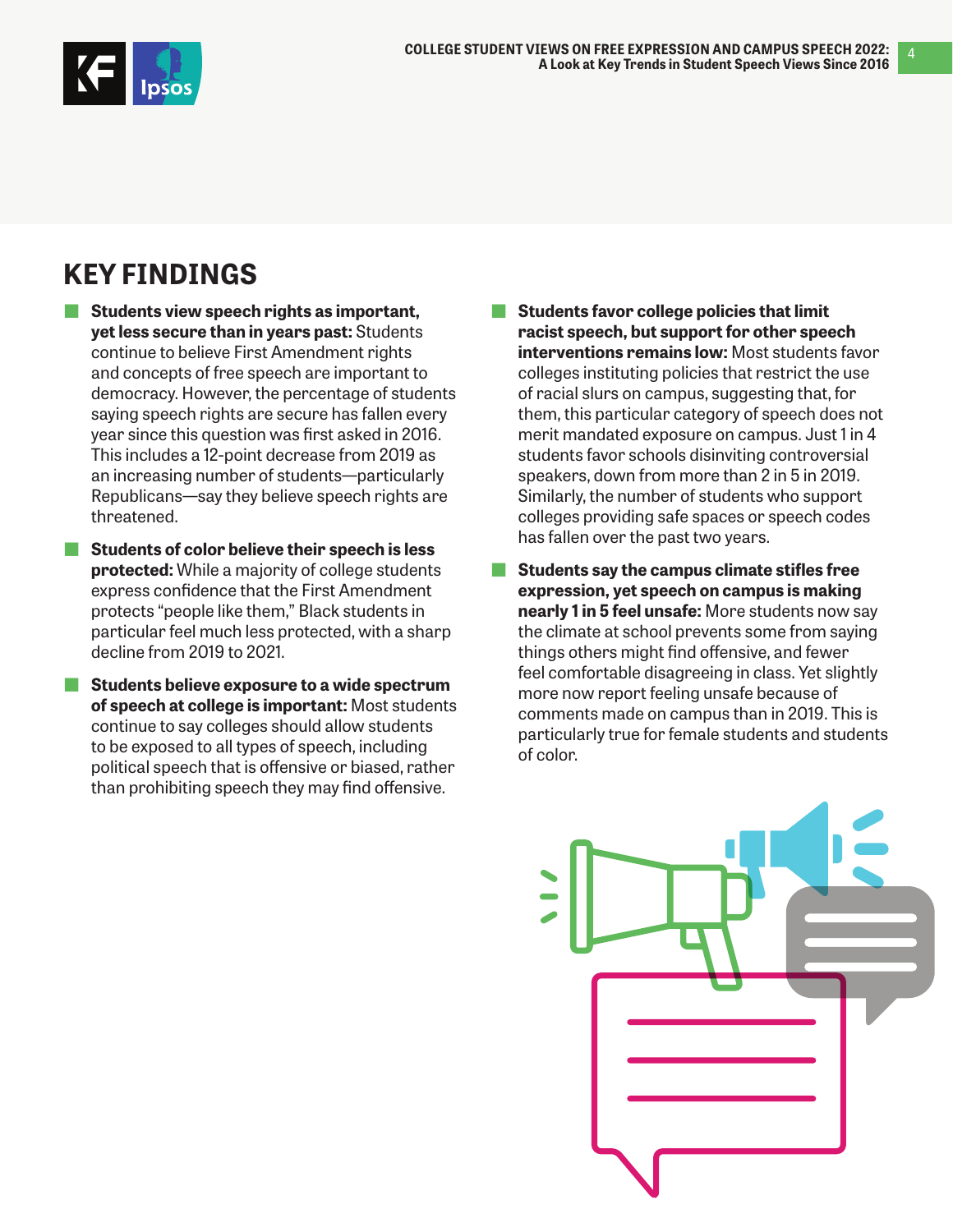

## **KEY CHARTS**

A selection of key trends among students over the years. Full findings are in the body of the report.

#### **A steadily declining share of students think free speech rights are secure**

Percent who think the following rights are very secure/secure in the country today



Q5. To what extent do you think each of the following rights is secure or threatened in the country today?<br>\*In 2019, question read "Do you think each of the following rights is very secure, secure, threatened, or very thre

\*\*In 2019 and prior, the statement read "Freedom to petition the government, meaning presenting requests to the government without fear of punishment" 2021 base: All students n=1,023

Knight-Gallup, 2016, 2017, 2019

### **Partisan divide is widening over whether students see freedom of speech as secure, driven by a decline among Republicans**

Percent who think freedom of speech is very secure/secure in the country today



Q5. To what extent do you think each of the following rights is secure or threatened in the country today? 2021 base: All students n=1,023 Knight-Gallup, 2019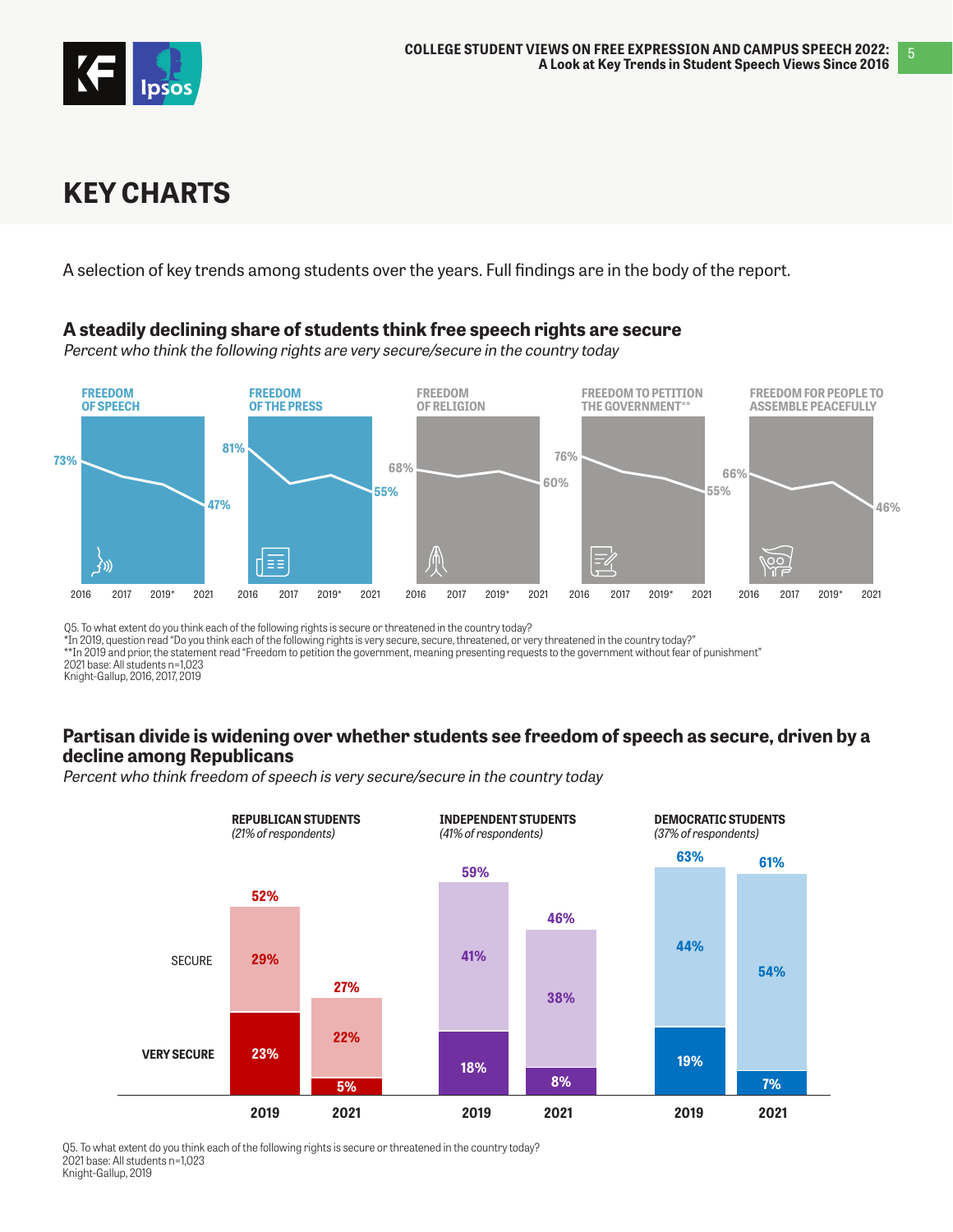

#### **A deep and growing gap exists between Black college students and other students on whether they feel the First Amendment protects them**

Percent who feel the First Amendment protects people like them



Q3. How much, if at all, does the First Amendment protect people like you/the typical American? 2021 base: Three-quarters of students were shown "people like you" n=784 Knight-Gallup, 2019

#### **A majority believe it is more important for colleges to allow students to be exposed to all types of speech**

If you had to choose, do you think it is more important for colleges to:



Q22. If you had to choose, do you think it is more important for colleges to: ["Allow students to be exposed to all types of speech even if they may find it offensive or biased" "Protect students by prohibiting speech they may find offensive or biased" "No opinion"]

\*Prior to 2021, respondents were not shown "No opinion" but could volunteer it as a response.

\*\*In 2016, the question was: "If you had to choose, do you think it is more important for colleges to [create a positive learning environment for all students by prohibiting certain speech or expression of viewpoints that are offensive or biased against certain groups of people, (or to) create an open learning environment where students are exposed to all types of speech and viewpoints, even if it means allowing speech that is offensive or biased against certain groups of people]?" 2021 base: All students n=1,023

Knight-Gallup, 2019, 2017, 2016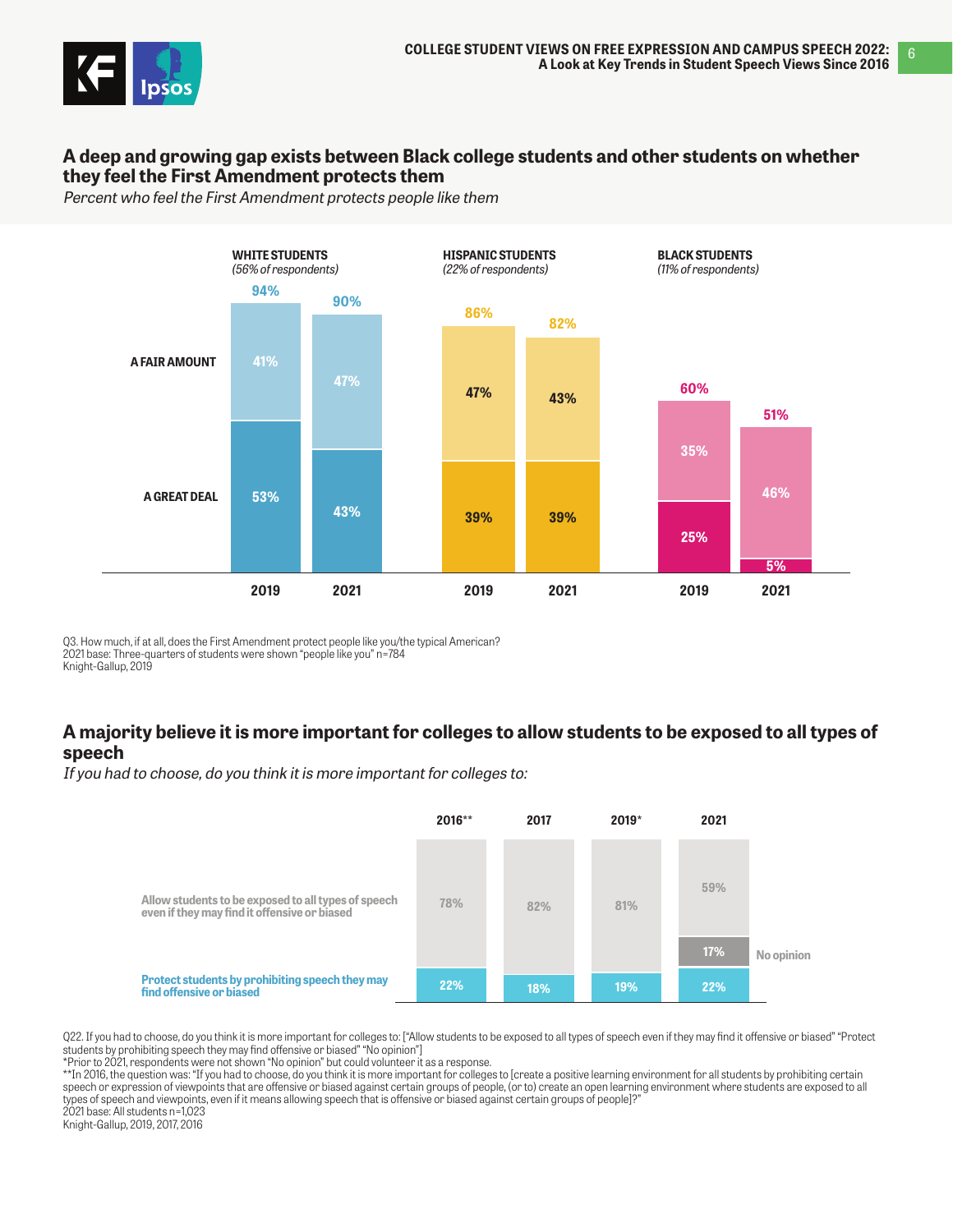

#### **A growing majority believe that their school's climate stifles free expression**

Percent who strongly/somewhat agree that the climate at their school or on their campus prevents some people from saying things they believe because others might find it offensive



Q16\_5. For each of the following statements, please indicate if you agree or disagree:

"The climate at my school or on my campus prevents some people from saying things they believe because others might find it offensive."

\*In 2019, question for this item was "Do you strongly agree, somewhat agree, somewhat disagree or strongly disagree with the following statement:

The climate on my campus prevents some people from saying things they believe because others might find them offensive.

2021 base: All students n=1,023 Knight-Gallup, 2019, 2017, 2016

**Around 1 in 5 students report feeling unsafe on campus due to speech**

Have you, personally, ever felt uncomfortable or unsafe in a class, living area, public space or other part of campus because of something someone said in reference to your race, ethnicity, religion, gender or sexual orientation—whether or not it was directed at you?



Q39. Have you, personally, ever felt uncomfortable or unsafe in a class, living area, public space or other part of campus because of something someone said in reference to your race, ethnicity, religion, gender or sexual orientation—whether or not it was directed at you?

Q40. Have you, personally, ever felt unsafe on campus because of something someone said in reference to your race, ethnicity or religion, whether or not it was directed at you? 2021 base: All students n=1,023

Knight-Gallup, 2019, 2017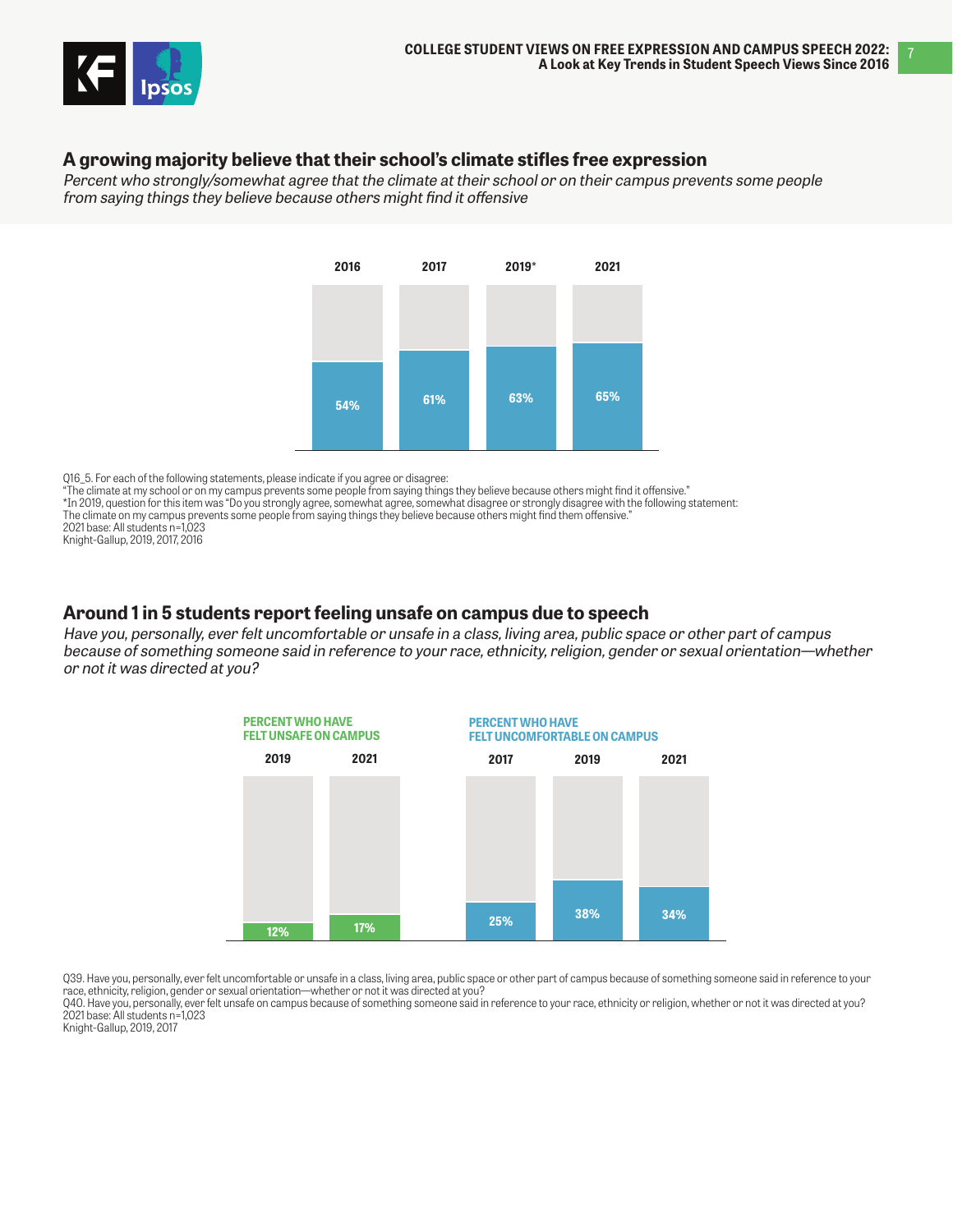

## **KEY POPULATIONS**

Experience with and attitudes toward speech vary widely among different student groups. The greatest differences exist among race and partisanship, and less so by gender or other demographic groupings. The following is a brief summary of the major findings and how opinion has changed over time, including the degree to which students have a formed opinion at all.

## **Democratic students**

A majority of Democratic students believe that freedom of speech is secure in America today, a view that has held constant since 2019. When it comes to free expression broadly on campus, just over half of Democratic students favor schools fostering an environment in which all forms of speech are allowed, a view that's softened since the last time Knight asked these questions two years ago.

Democrats are most likely to favor colleges implementing restrictions on certain forms of speech on campus, particularly around speech that is offensive to minority groups, something that was also true in prior [Knight-Gallup research](https://knightfoundation.org/topics/freedom-of-expression/). Both now and in 2019, a large majority of Democratic students believe that colleges should be able to restrict the use of racial slurs on campus. When it comes to other speech policies, 3 in 4 support the creation of safe spaces on campus, close to half support the creation of speech codes that could limit offensive or biased speech, and 2 in 5 favor schools disinviting potentially controversial speakers. These views are consistent with previous surveys.

A majority of Democrats feel that their campus climate prevents people from saying what they believe for fear of offending others, although they are less likely to feel this way than Republicans and independents. Compared with two years ago, Democratic students now feel less comfortable voicing disagreements in class.

## **Independent students**

Independent students express growing concerns about the fundamental security of free speech in America today while indicating their wariness of colleges limiting speech on campus. Just under half of all independents feel that free speech is secure today, down from 3 in 4 who felt this way in 2016. At the same time, a strong majority (8 in 10) believe that they are protected under the First Amendment. This puts them on about equal footing with Democrats, but slightly behind Republicans.

A majority believe that colleges should allow students to be exposed to all forms of speech. Opinion is split among the remaining minority with equal numbers (around 1 in 5 each) either believing that colleges should foster a protective environment or having no opinion on the matter. Much like two years ago, few support colleges disinviting controversial speakers or instituting speech codes.

A majority feel that their campus climate limits free expression, a view that has remained the same since 2019.

Independents were more likely than other groups of students to respond with the newly prompted "No opinion" option this year, indicating that many of them do not have strong views on these issues at all.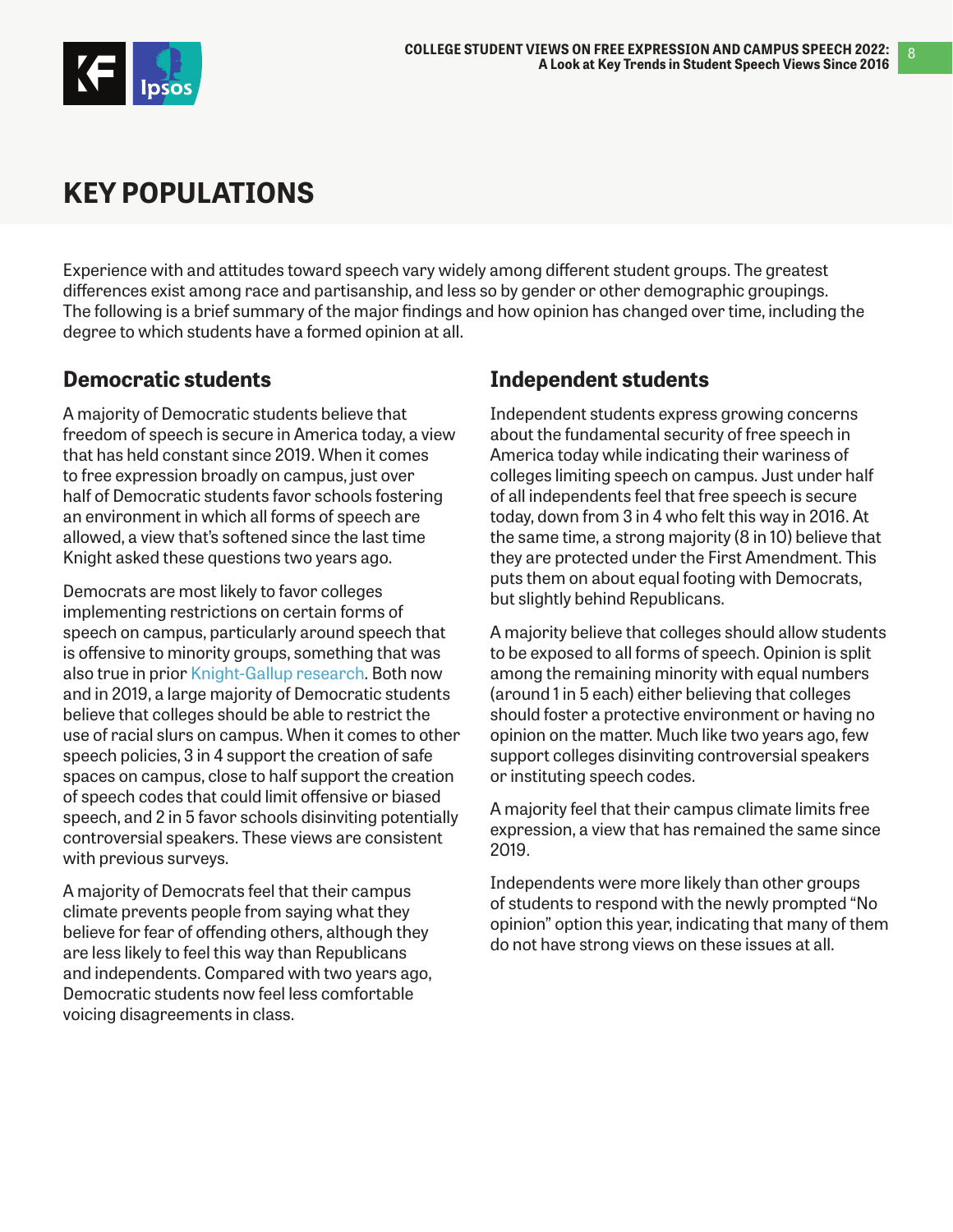

## **Republican students**

Republican students are increasingly likely to feel that freedom of speech is under threat—just over a quarter believe it is secure today, down from twothirds in 2016. More now also believe that their school's climate stifles free expression.

A strong majority (7 in 10, down from 90% in 2019) say it is more important for colleges to allow students to be exposed to all types of speech, even if they find it offensive or biased, than to prohibit offensive or biased speech. A majority (56%)—albeit a smaller share than either Democratic or independent students—believe that colleges should be allowed to prohibit the use of racial slurs on campus. Moreover, for Republican students, this represents a more than 20-point drop from 2019 in the percentage who feel that colleges should restrict the use of racial slurs on campus.

Republicans are more divided around whether safe spaces should be allowed on campus—half favor this—but come down firmly against schools disinviting controversial speakers, something that was also true two years ago. A slim majority oppose schools instituting speech codes that could restrict offensive or biased speech. Unlike their Democratic counterparts, there has been no change over time in their already low level of comfort voicing disagreements with professors or other students; less than half remain comfortable.

## **White students**

White students tend to favor allowing all types of speech on campus, over protecting students by prohibiting certain speech. They are least likely to report having felt unsafe or uncomfortable on campus because of comments about their identity, as compared with Black and Hispanic students. This has not changed substantially since 2019.

Overall, half of white college students believe that freedom of speech is under threat in America today. Yet a large majority feel that the First Amendment protects them, a view that has held steady since 2019.

When it comes to free expression on college campuses, white students are more likely than their Black or Hispanic counterparts to agree that schools should favor exposing students to all forms of speech, rather than protecting them from speech they may find offensive or biased. This was also true two years ago. They are slightly more likely than Black or Hispanic students to believe that the campus environment stifles free expression.

## **Black students**

Fewer Black students express confidence that the First Amendment protects people like them. At the same time, a growing number of Black students favor a more protective campus environment.

The share of Black students who feel the First Amendment protects them a great deal has fallen by 20 percentage points over the past two years. Black students also express less confidence than the broader Black adult population about how effectively the First Amendment protects either them or the average American.

When it comes to campus free speech, the number of Black students who favor a campus environment that protects students by prohibiting speech that they might find offensive or biased has grown from 28% in 2019 to 36% in 2021. Both in 2019 and 2021, a majority of Black students feel that colleges should restrict the use of offensive racial slurs on campus.

Black students are more likely than white or Hispanic students to say that they have been made to feel uncomfortable due to statements that others have made in their presence about their identity or political beliefs, both in daily life and on campus. This has remained constant since 2019.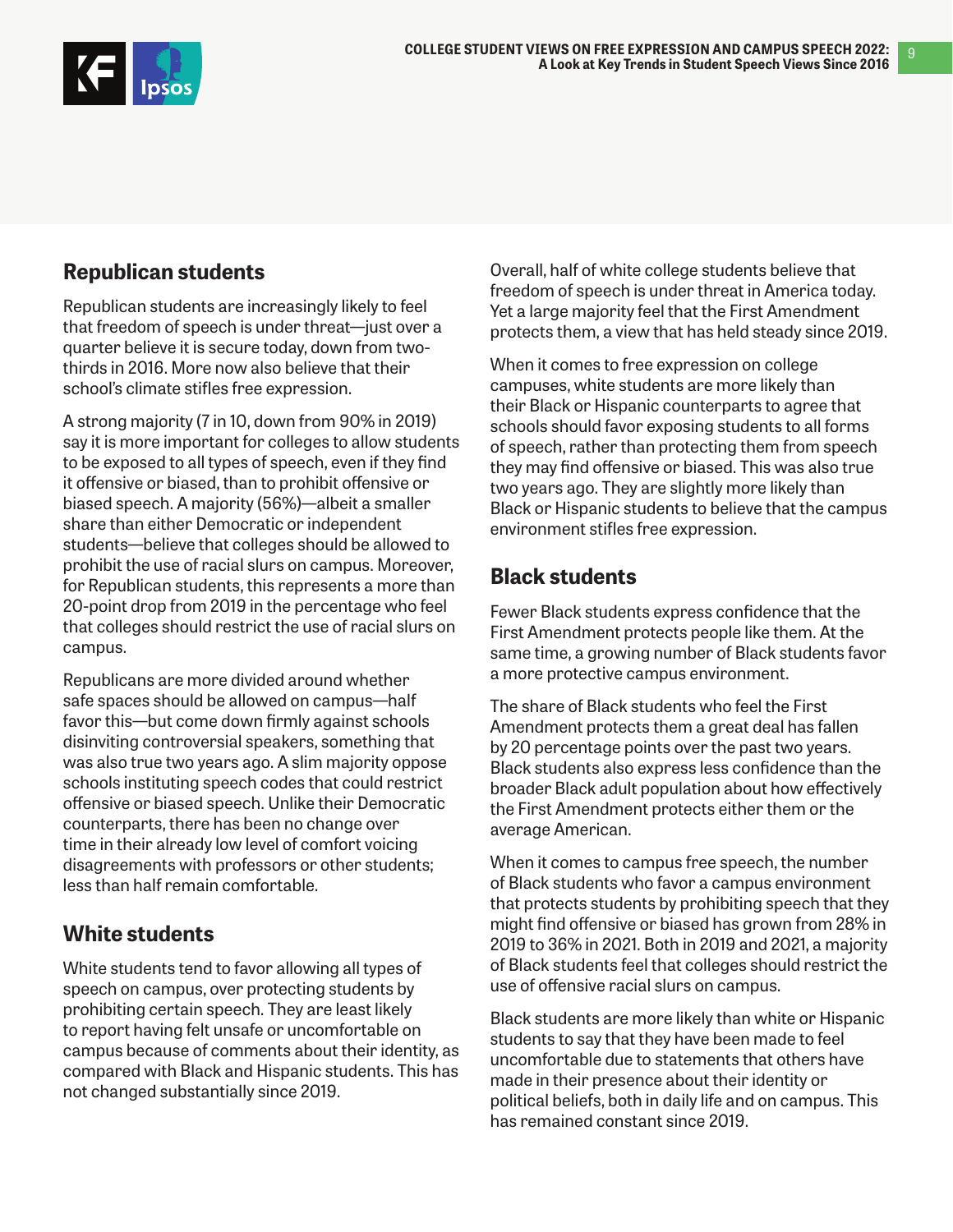

## **Hispanic students**

Hispanic students' views of campus speech, and personal experiences, fall somewhere between the differing views of Black and white students.

A strong majority of Hispanic students believe that the First Amendment protects people like them, something that was also true two years ago. The number of Hispanic students saying this is nearly equal to the number of white students. Similarly, Hispanic students align closely with white students on perceptions that free speech is under threat; half agree.

However, with regard to colleges restricting offensive racial slurs, Hispanic students fall closer to Black students, with 7 in 10 supporting such an action.

Hispanic students (along with independents) are among the most likely to say they have no opinion about whether colleges should foster a more protective speech environment or allow all types of speech on campus. A plurality oppose disinviting controversial speakers, but they are split around instituting speech codes. Like white students, close to 6 in 10 favor the creation of safe spaces on campus, less than the share of Black students who do.

## **Male and female students**

For the most part, male and female students are aligned in their attitudes and experiences of free speech, with a few key differences. Overall, a majority of both male and female students say that free speech rights are important to American democracy, although fewer feel this way than in 2019. Now, female students are more likely than male students to say that free speech rights are extremely important, a change from 2019 when more men said free speech rights were extremely important.

Nearly 1 in 5 male and female students alike report having felt unsafe due to comments on campus, whereas larger gender differences were observed in prior years. A more meaningful difference appears when male and female students are asked if they have felt uncomfortable on campus. Female students remain significantly more likely to have felt uncomfortable due to speech on campus, as they did in 2019.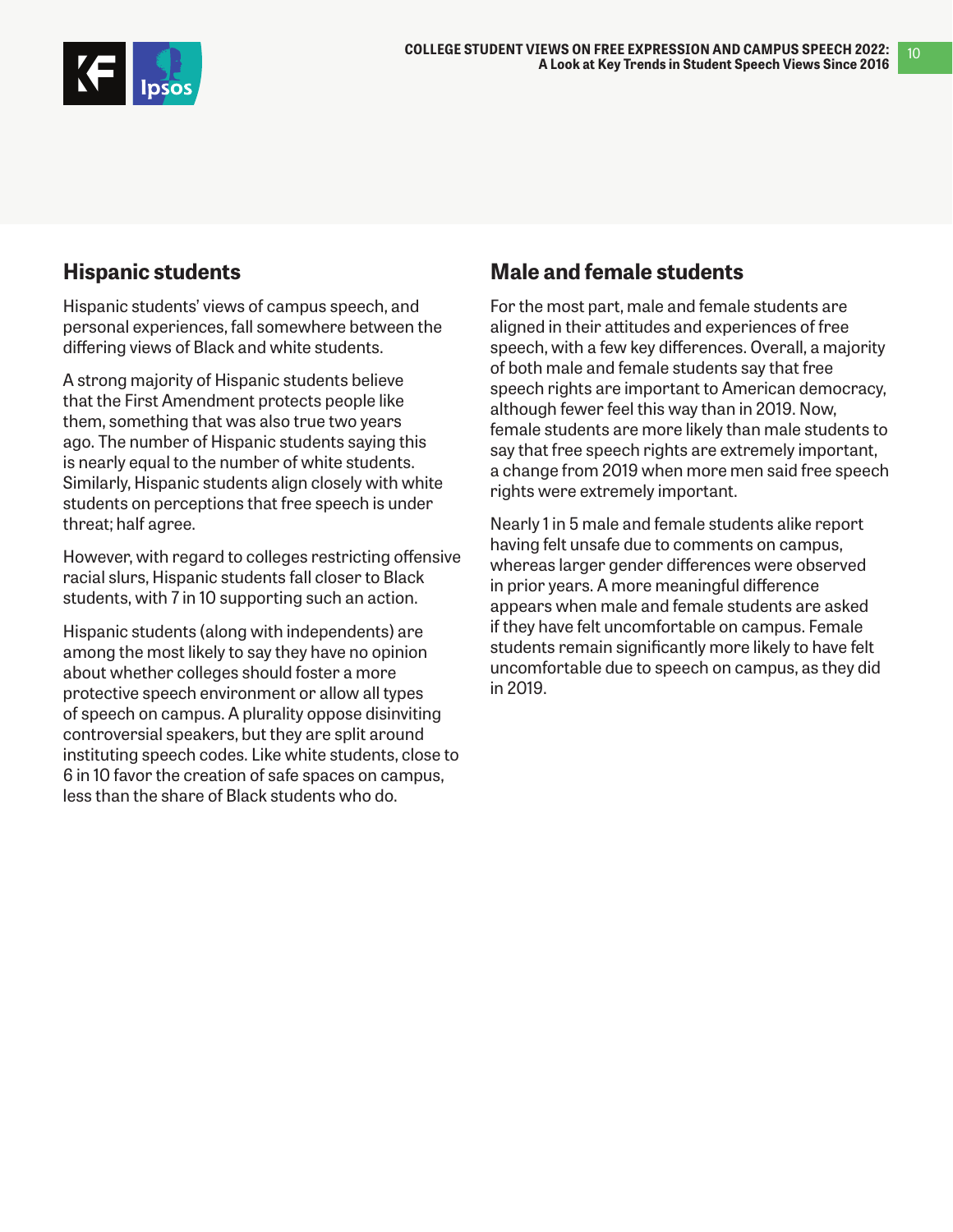<span id="page-10-0"></span>

## **ACKNOWLEDGMENTS**

## **About the John S. and James L. Knight Foundation**

We are social investors who support democracy by funding free expression and journalism, arts and culture in community, research in areas of media and democracy, and in the success of American cities and towns where the Knight brothers once had newspapers.

**Learn more at [kf.org a](https://knightfoundation.org/)nd follow @knightfdn on social media.**

## **About Ipsos**

Ipsos is one of the world's largest insights and analytics companies, present in 90 markets and employing more than 18,000 people.

Our passionately curious research professionals, analysts, and scientists have built unique multispecialist capabilities that provide true understanding and powerful insights into the actions, opinions, and motivations of citizens, consumers, patients, customers or employees. We serve more than 5,000 clients across the world with 75 business solutions. **Visit us at [www.ipsos.com.](http://www.ipsos.com)**

## **Advisory Team**

Thank you to the advisory team that helped steer this research program.

**Katherine Glenn Bass,** research director, Knight First Amendment Institute at Columbia University

**Eitan Hersh,** associate professor of political science, Tufts University

**Yanna Krupnikov,** professor of political science, Stony Brook University

**Daron Shaw,** professor of political science, University of Texas

**David C. Wilson,** dean, Goldman School of Public Policy, University of California, Berkeley

We also thank a wider group of contributors who provided thoughts and feedback on the ["Free](https://knightfoundation.org/reports/free-expression-in-america-post-2020/)  [Expression in America Post-2020" report](https://knightfoundation.org/reports/free-expression-in-america-post-2020/), which has helped shape this research.

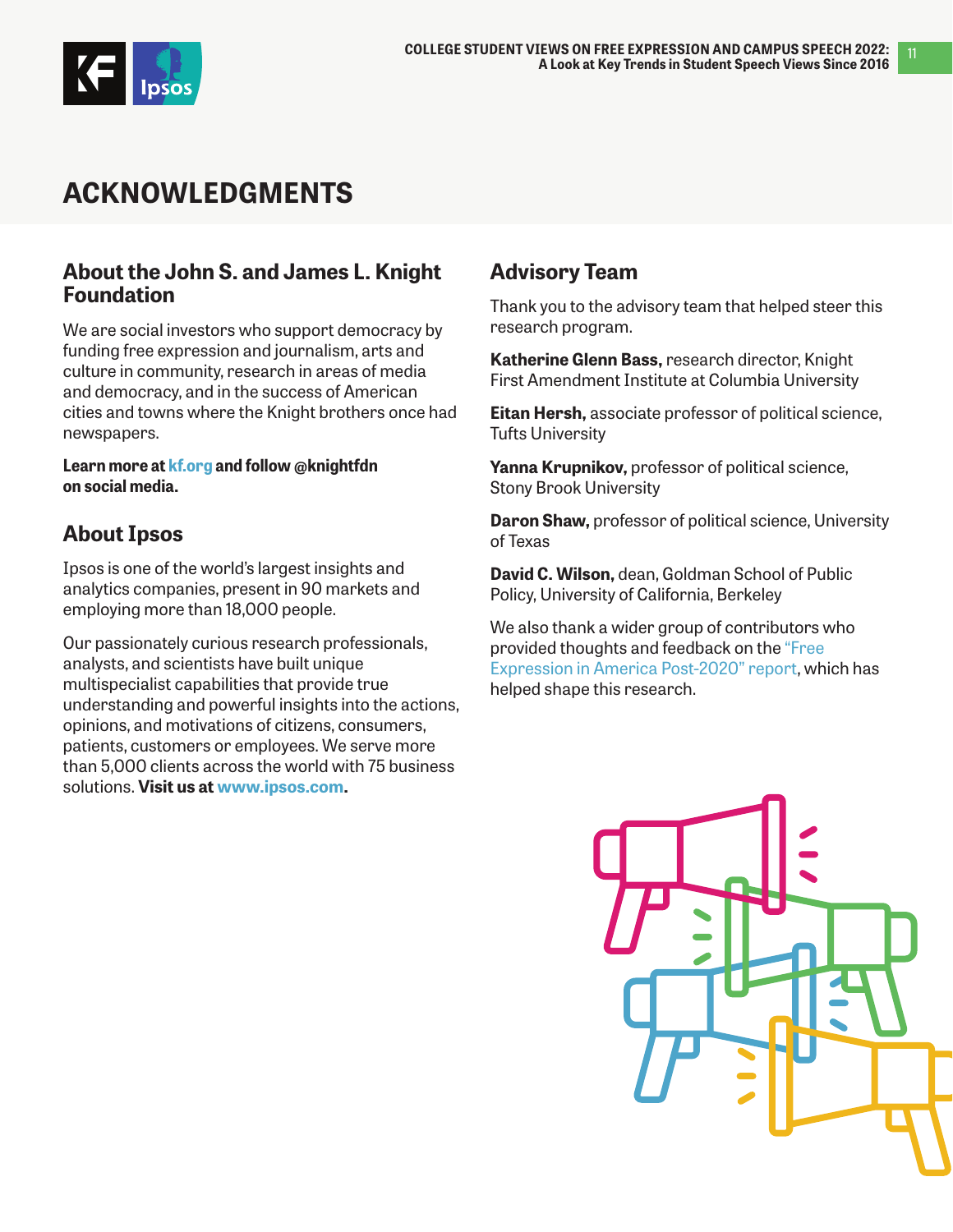<span id="page-11-0"></span>

## **DETAILED FINDINGS**

## **Introduction**

Free speech on college campuses has come under increasing scrutiny in recent years as a number of [high-profile incidents](https://www.acenet.edu/Documents/To-The-Point-Controversial-Speakers.pdf) have given rise to fears by some that institutions may be fostering a less open free speech environment, while others remain more concerned with cultivating a safe and inclusive learning environment for students. However, this report underlines that contrary to fears about rising anti-free expression sentiment on college campuses, a majority of students attending two- and four-year institutions strongly value freedom of speech and see it as vitally important to American democracy. When given the choice, a majority of students say they would prefer colleges to allow all types of speech on campus rather than limiting speech in order to protect people from hearing biased or offensive speech.

These central findings have held true since at least [2016,](https://knightfoundation.org/wp-content/uploads/2016/04/FreeSpeech_campus-1.pdf) when Knight Foundation first began surveying college students on free speech. Yet even as free expression remains a cherished value among the student body, fewer believe their free speech rights are secure in America today. In addition, growing numbers say that their campus climate prevents some people from saying things they believe because others may find it offensive, even as the number who favor colleges enacting certain restrictions like disinviting controversial campus speakers or creating safe spaces shrinks.

Yet college students are not monolithic. Partisanship, race, and ethnicity primarily influence how college students experience the world, with implications for where they stand on the free speech debate. Gender, albeit to a lesser extent, also plays a role. Understanding where different groups stand is vitally important for college leaders as they seek to foster free expression on campuses and create a campus environment that is diverse, equitable, and inclusive.

The ["College Student Views on Free Expression](http://KF.org/kfxcollege)  [and Campus Speech](http://KF.org/kfxcollege)" report was released in conjunction with a report on the broader public, "[Free Expression in America Post-2020,](http://kf.org/freespeechrights)" allowing for a direct comparison between the college student and general adult population for the first time [since 2016.](https://knightfoundation.org/wp-content/uploads/2016/04/FreeSpeech_campus-1.pdf) Society is at a crossroads over how to apply First Amendment rights in the 21st century. That is why it is essential that thought leaders, professors and the public work to understand how the next generation of Americans understand themselves, the country they are inheriting, and the questions of speech at the heart of it.

This report outlines college students views on speech and free expression; the climate surrounding campus speech; campus speech policies; interpretations of the First Amendment; social media; student activism; and how college students compare with the general public.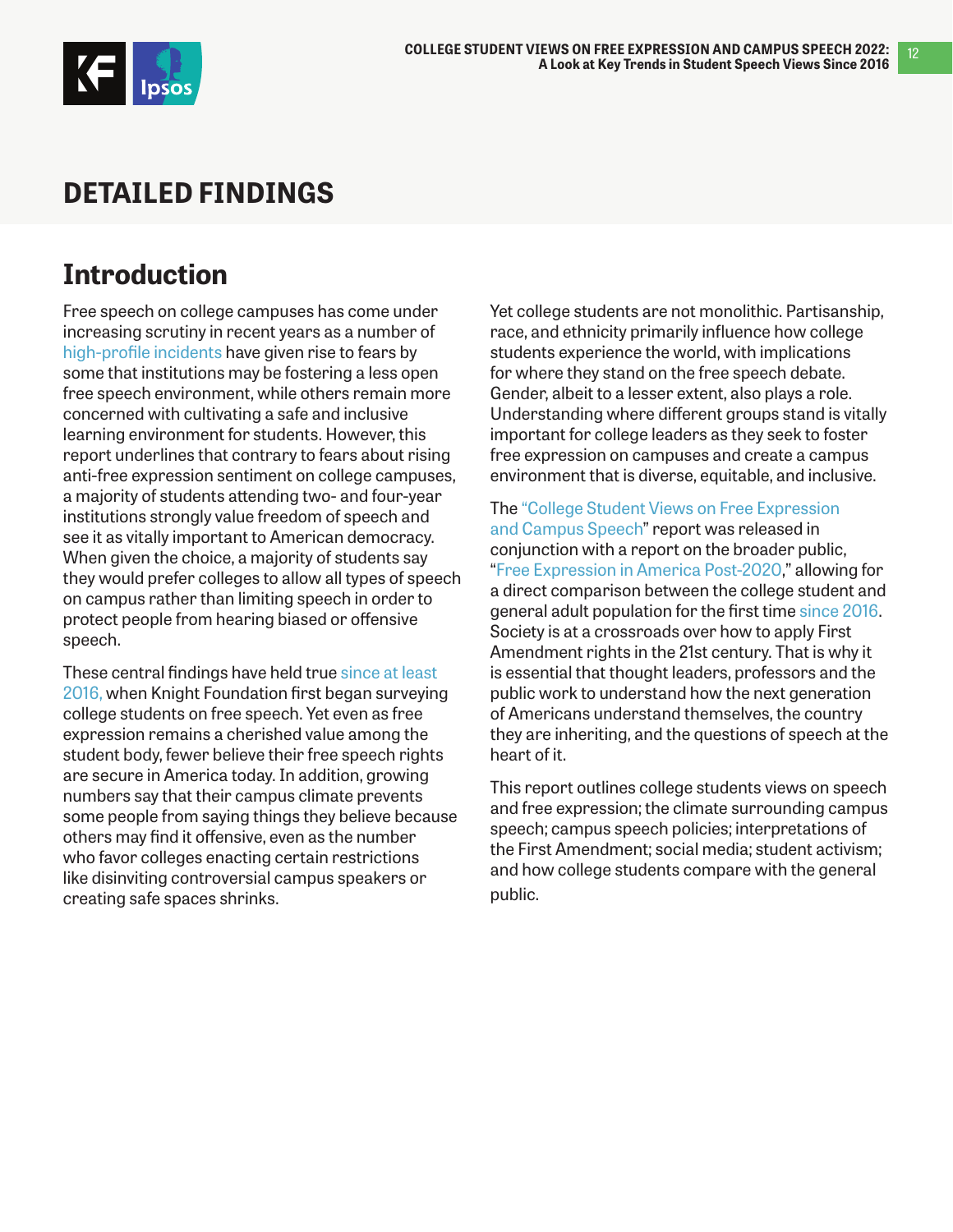<span id="page-12-0"></span>

## **VIEWS ON SPEECH AND FREE EXPRESSION**

Most students continue to agree that freedom of speech is one of the cornerstones of American democracy. In spite of emphasizing the relative importance of free speech, fewer students now believe that this fundamental right is secure in America today. There are also widening racial gaps when it comes to which students feel personally protected by the First Amendment.

## **Students are increasingly unlikely to believe that freedom of speech is secure**

Students increasingly feel that some of the central rights the First Amendment guarantees are not as secure as they once were. Under half of students (47%) now feel that freedom of speech is secure, down 26 percentage points from 2016.

Similarly, fewer students now feel that the freedom of the press—one of the rights protected by the First Amendment—is secure too. Five years ago, 81% felt this right was secure; now only 55% do.

Students demonstrate a growing concern about other fundamental rights, such as peaceful assembly, freedom to petition the government, and freedom of religion.

The gap between the parties has grown significantly on the question of whether free speech rights are secure. Two years ago, a majority of Republican students (52%), Democratic students (63%), and independent students (59%) felt that free speech was a secure right in the country. Now, in 2021, only 27% of Republicans and 61% of Democrats feel this way, with independents falling in the middle at 46%. Notably, though, few Republicans (5%), Democrats (7%), or independents (8%) feel that free speech is very secure in the country today.

Additionally, the perception that freedom of speech is under threat is particularly pronounced among younger college students (those 18 to 21) compared with older college students (those 22 to 24), with 53% of younger students versus 45% of older students feeling this way.

Notably, there are no significant differences by race in the latest wave of the survey, which stands in contrast with findings from past reports. In 2016, 73% of Black students and 82% of white students felt that freedom of speech was secure. Tracking with the overall decline among all students, only 48% of white students and 44% of Black students now feel this right is secure.

#### **A steadily declining share of students think free speech rights are secure**

Percent who think the following rights are very secure/secure in the country today



Q5. To what extent do you think each of the following rights is secure or threatened in the country today?

\*In 2019, question read "Do you think each of the following rights is very secure, secure, threatened, or very threatened in the country today?"

\*\*In 2019 and prior, the statement read "Freedom to petition the government, meaning presenting requests to the government without fear of punishment" 2021 base: All students n=1,023

Knight-Gallup, 2016, 2017, 2019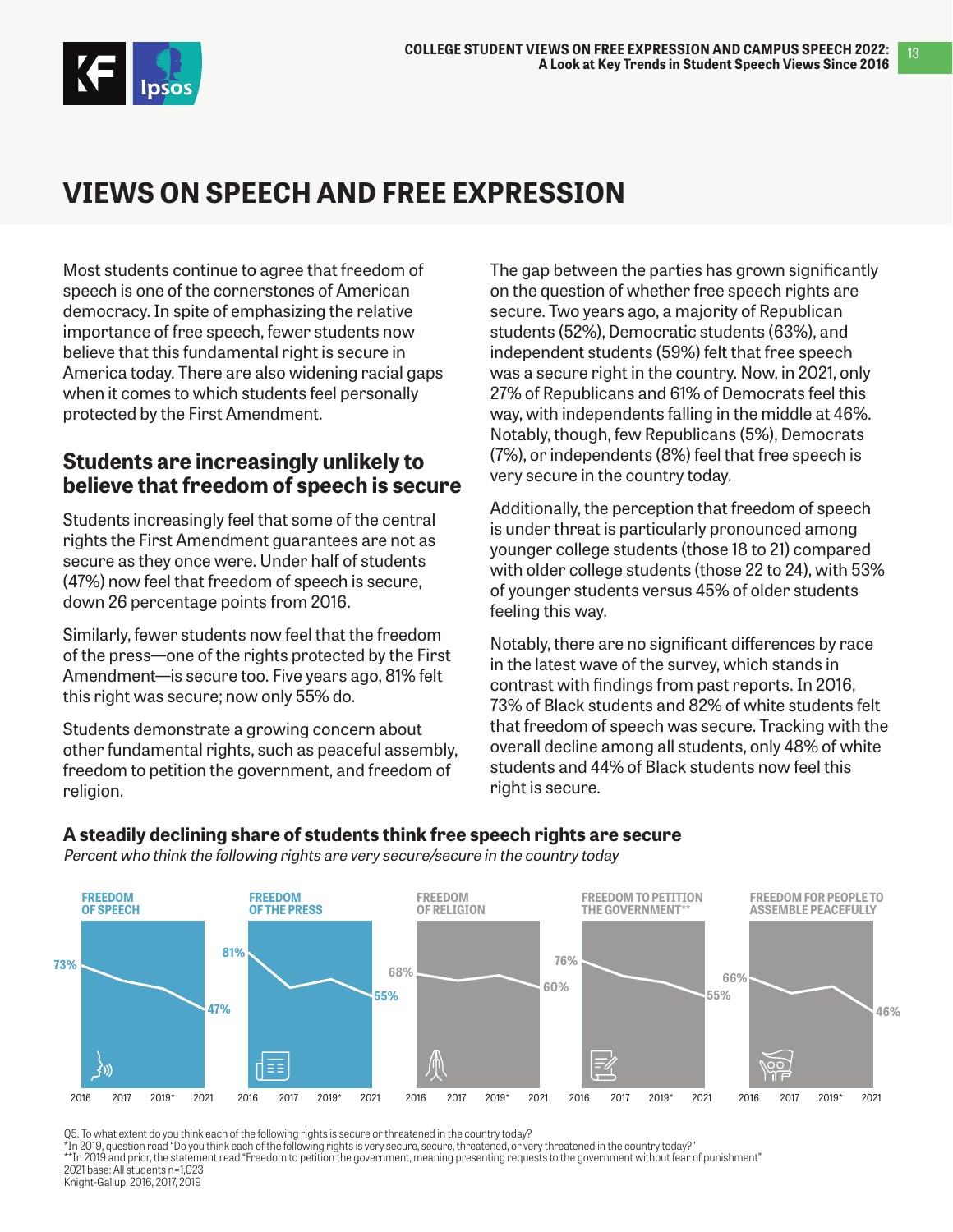

### **Partisan divide is widening over whether students see freedom of speech as secure, driven by a decline among Republicans**

Percent who think freedom of speech is very secure/secure in the country today



Q5. To what extent do you think each of the following rights is secure or threatened in the country today? 2021 base: All students n=1,023 Knight-Gallup, 2019

## **College students believe free speech rights are extremely important to U.S. democracy**

A majority of college students (84%) say that free speech rights are critical in our democracy. Views about the broader importance of free speech rights are roughly even among different groups of

students, irrespective of their gender and racial or ethnic identity, although certain groups are more likely to say that free speech rights are extremely important.

### **A majority believe that citizens' free speech rights are important in our democracy**

How important do you consider citizens' free speech rights to be in our democracy?



Q20. How important do you consider each of the following to be in our democracy? Base: One-third were shown "Citizens' free speech rights" n=333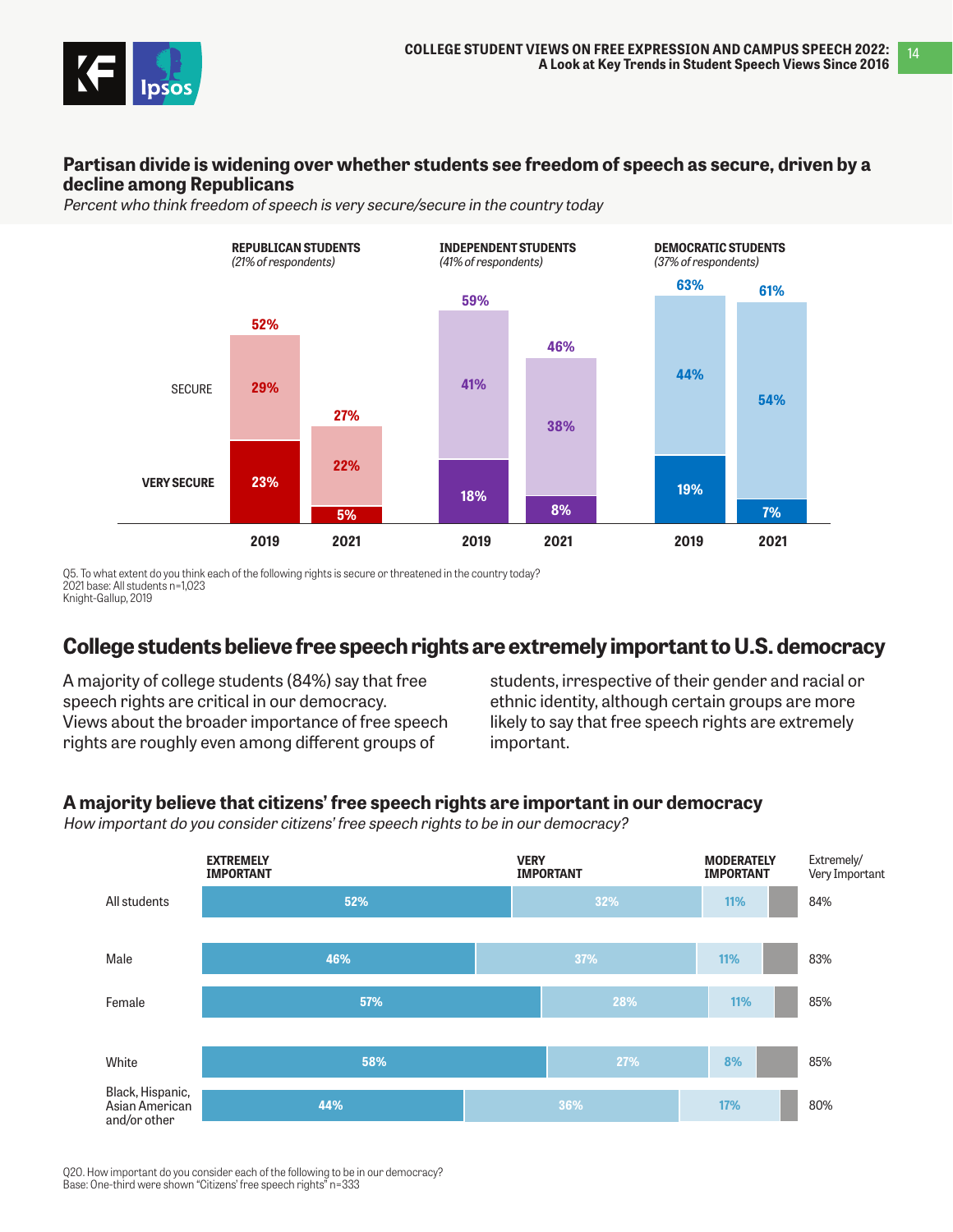15



### **Most college students believe that the First Amendment protects people like them, but Black students' confidence has fallen significantly**

A decisive majority of students (83%) feel that the First Amendment protects people like them. Yet there are significant differences in how students of different races and ethnicities feel about First Amendment protections, with significant changes over time for Black students. White (90%) and Hispanic (82%) students largely agree that the First Amendment protects people like them.

Currently, 51% of Black students feel the First Amendment protects people like them. Not only is this number lower than for white and Hispanic students, but it is also a decline from 2019, when 60% said they felt protected.

Over this period, the number of Black students who feel the First Amendment protects people like them a great deal fell considerably (25% in 2019 vs. 5% in 2021) while those who say it protects them a fair amount rose (35% in 2019 vs. 46% in 2021). Notably, though, while these differences are statistically significant, the base size for Black students is fewer than 100 respondents.

### **A deep and growing gap exists between Black college students and other students on whether they feel the First Amendment protects them**



Percent who feel the First Amendment protects people like them

Q3. How much, if at all, does the First Amendment protect people like you/the typical American? 2021 base: Three-quarters of students were shown "people like you" n=784 Knight-Gallup, 2019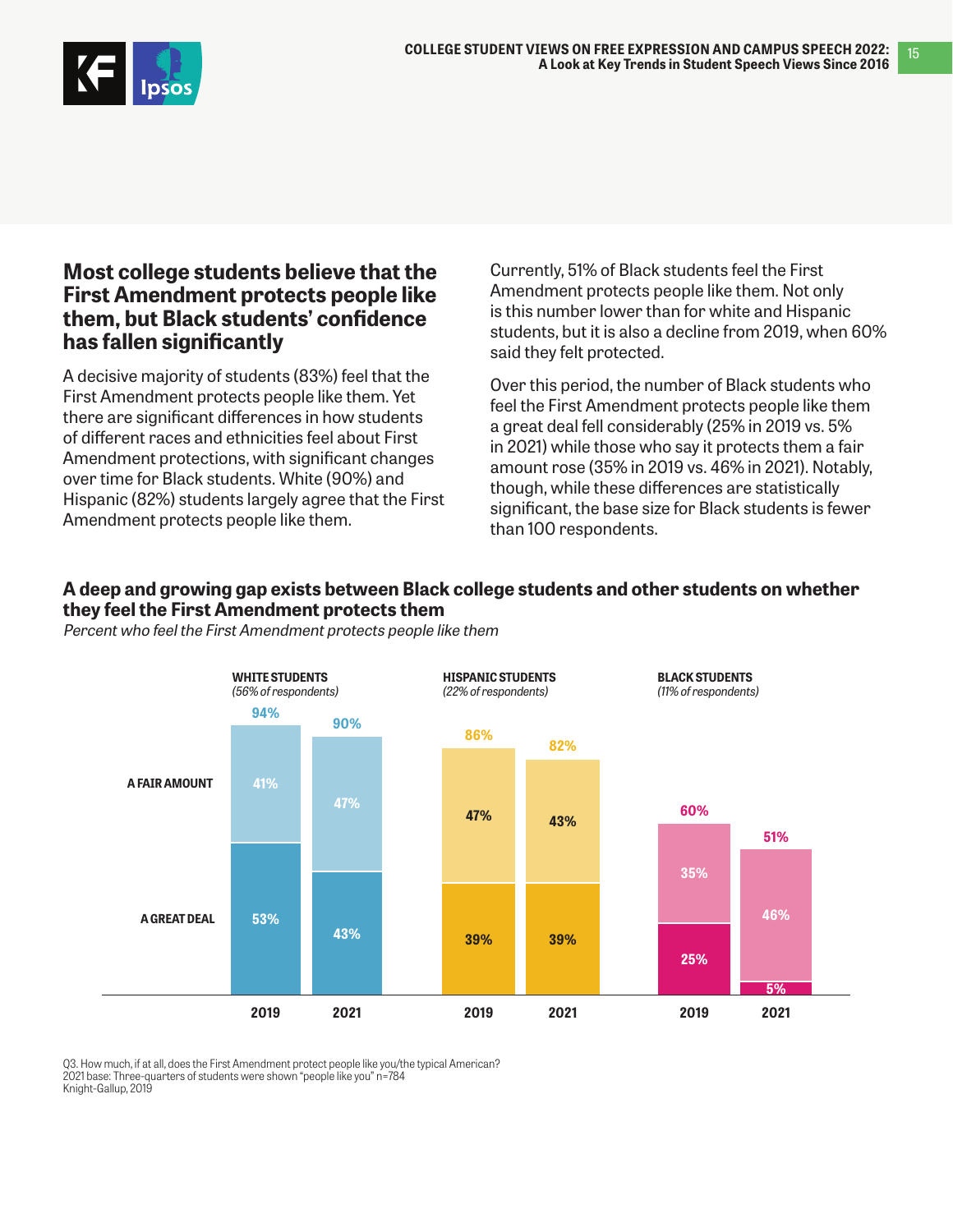16



### **Although a majority of students say they value free speech rights and an inclusive society, importance has softened for both**

Three in 4 students believe an inclusive society that is welcoming to diverse groups is extremely or very important for democracy. Yet views have shifted slightly among students, across all demographic groups, over the years on the importance of this and other central values.

While a strong majority of students emphasize the importance of an inclusive society, fewer now say this is extremely important (41% now vs. 69% in 2019).

Importance of an inclusive society has softened more among Republican and independent students than Democratic students. And, while most students (84%) agree that citizens' free speech rights are important, fewer now also see free speech rights as extremely important (52% now vs. 68% in 2019).

As students' emphasis on the importance of an inclusive society has evolved, fewer now perceive these two ideals—free speech and diversity and inclusion—to be in direct conflict. The sense that diversity and inclusion frequently or occasionally conflicts with free speech (66%) is down 10 percentage points from 2019.<sup>1</sup>

### **While a majority agree speech rights and inclusion are important in our democracy, support falls for both**

Percent who consider the following to be important to democracy





Q20. How important do you consider each of the following to be in our democracy?

\*In 2019, scale did not include a "Not at all important" option.

2021 base: One-third of students were shown "citizens' free speech rights," n=333; one-third were shown "an inclusive society that is welcoming to diverse groups," n=333 Knight-Gallup, 2019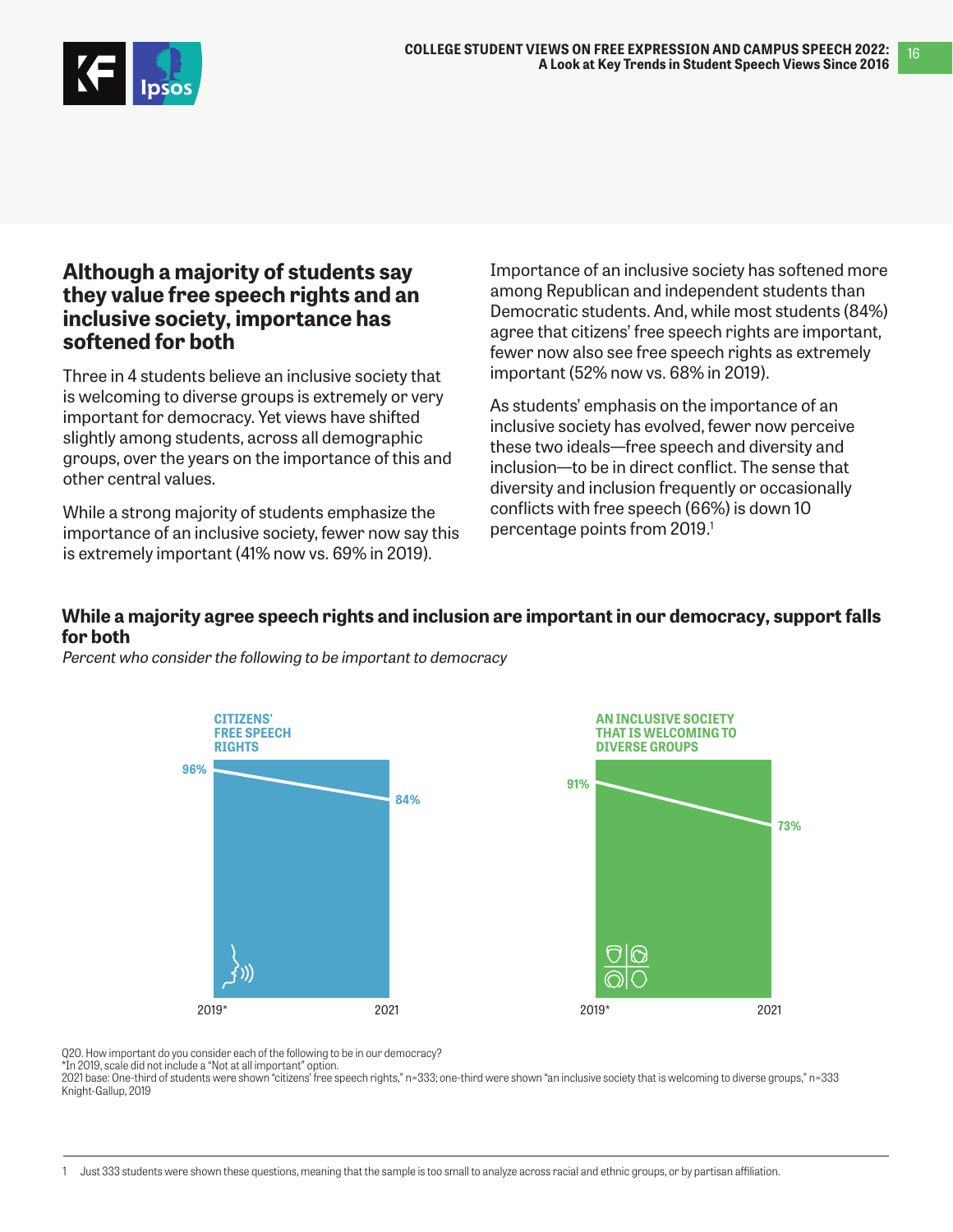

### **Fewer believe that diversity and inclusion is in conflict with free speech rights**

Percent who think that diversity and inclusion frequently/occasionally conflicts with free speech rights



Q21. In your view, how often do you think [diversity and inclusion] conflicts with free speech rights? 2021 base: One quarter of students were shown "diversity and inclusion," n=276 Knight-Gallup, 2019

Diversity and inclusion is not the only value that students believe at least occasionally conflicts with free speech rights. A similar number (65%) believe that preventing the spread of false information is also at least occasionally in conflict, reflecting broader societal concerns about the spread of

misinformation about the 2020 election and the coronavirus pandemic, among other salient issues. In keeping with broader societal condemnation around violent conflict, students are split around the question of whether preventing protests from turning violent occasionally conflicts with free speech; 50% agree.

### **Diversity and inclusion, limiting the spread of misinformation are perceived to conflict with free speech rights**

Percent who believe that the following frequently/occasionally conflict with free speech rights

| Diversity and<br>inclusion                              |    | 66%        |      |
|---------------------------------------------------------|----|------------|------|
| Preventing the<br>spread of false<br>information        |    | 65%        |      |
| An inclusive society :<br>that respects all<br>citizens |    | 55%        |      |
| Keeping protests<br>from turning<br>violent             | 0% | 50%<br>50% | 100% |

Q21. In your view, how often do you think … conflicts with free speech rights?

Base: One-quarter were shown "diversity and inclusion" n=276; "Preventing the spread of false information" n=268; "An inclusive society that respects all citizens" n=241 "Keeping protests from turning violent" n=238.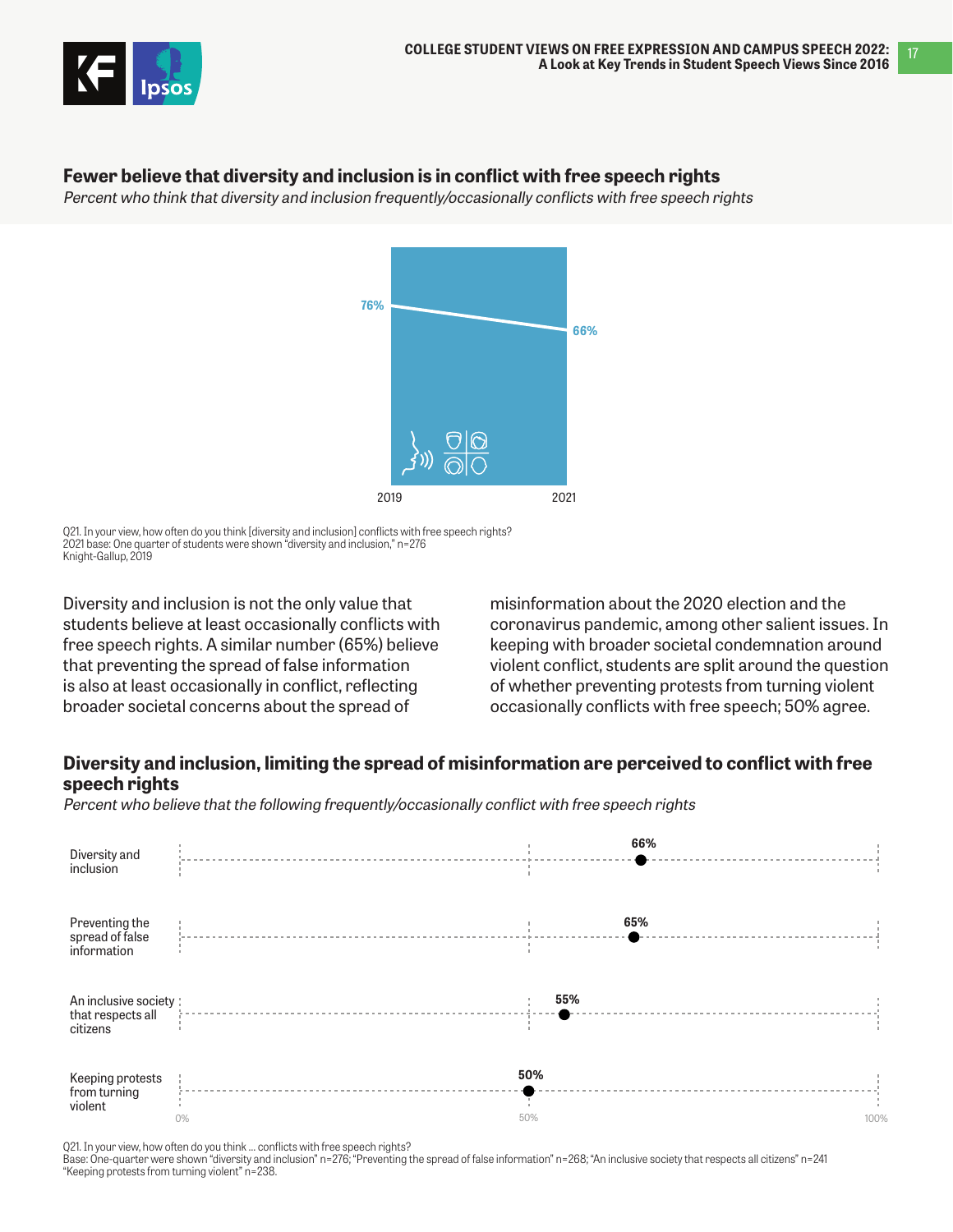<span id="page-17-0"></span>

## **VIEWS ON CAMPUS SPEECH CLIMATE**

An interesting aspect of students' views around free expression involves their experience on campus, and the interplay between feeling safe due to others' speech yet having the ability to express themselves freely. Currently, a significant—and growing minority of students report experiencing feeling either unsafe or uncomfortable on campus due to others' speech. This is particularly true for Black students, underscoring the sense of inequality these students feel around free expression and First Amendment protections.

Though speech has not made a majority of students feel unsafe or uncomfortable, most are increasingly likely to feel that their campus environment deters people from saying what they believe for fear of offending others. They are also split on their

comfort around expressing disagreement in the classroom with other students or their instructor, demonstrating a lack of ease in the day-to-day practice of free expression.

## **A notable proportion of students continue to feel unsafe and uncomfortable on campus**

The number of students who say they have felt unsafe on campus because of people's comments about their identity has grown slightly to 17% in 2021, from 12% in 2019. A growing number of students also report feeling uncomfortable on campus because of speech.

### **Around 1 in 5 students report feeling unsafe on campus due to speech**

Have you, personally, ever felt uncomfortable or unsafe in a class, living area, public space or other part of campus because of something someone said in reference to your race, ethnicity, religion, gender or sexual orientation—whether or not it was directed at you?



Q39. Have you, personally, ever felt uncomfortable or unsafe in a class, living area, public space or other part of campus because of something someone said in reference to your race, ethnicity, religion, gender or sexual orientation—whether or not it was directed at you?

Q40. Have you, personally, ever felt unsafe on campus because of something someone said in reference to your race, ethnicity or religion, whether or not it was directed at you? 2021 base: All students n=1,023

Knight-Gallup, 2019, 2017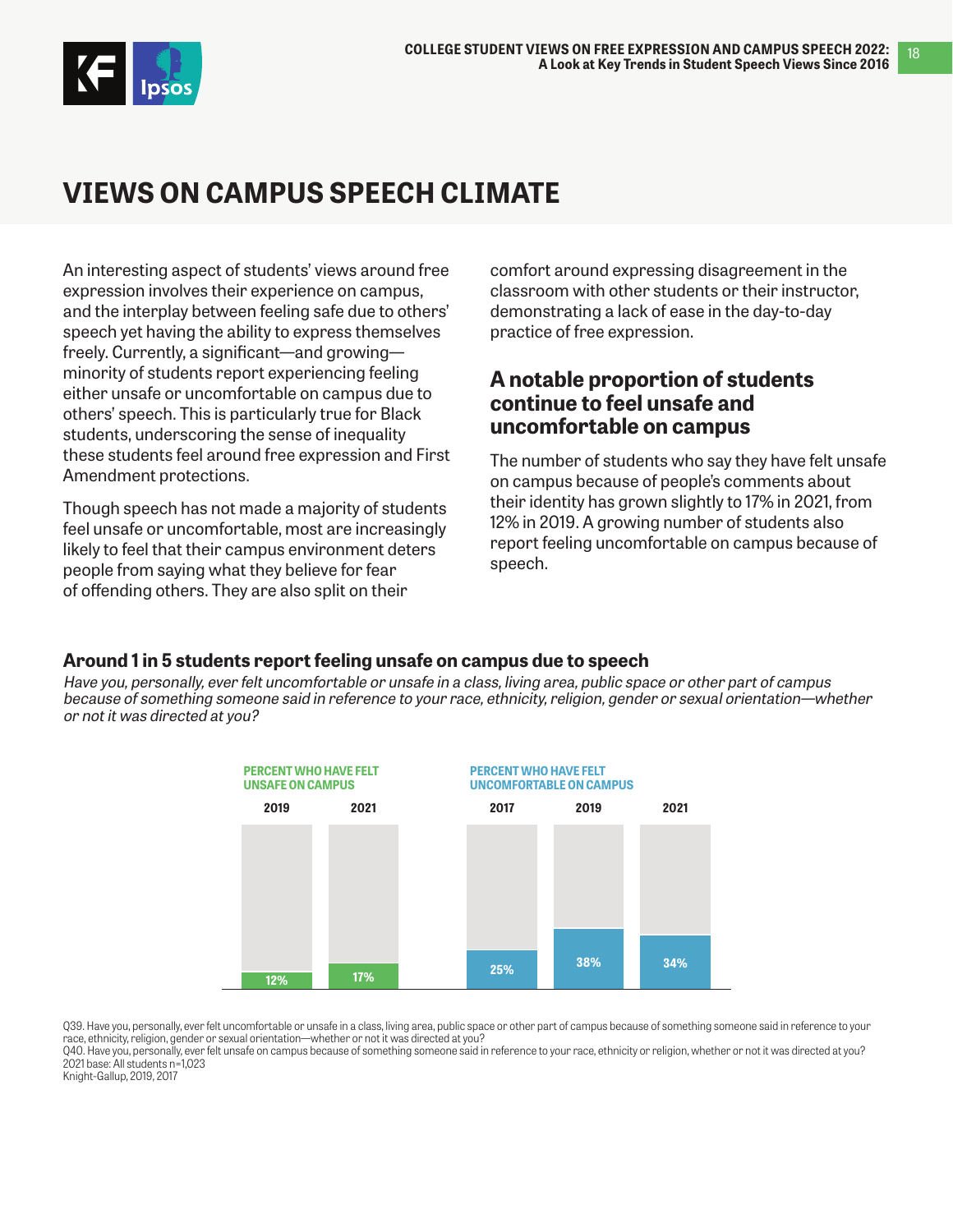

#### **Democrats, students of color more likely to report having felt unsafe on campus**

Percent who have ever felt personally unsafe on campus because of something someone said in reference to their race, ethnicity or religion, whether or not it was directed at them.



Q40. Have you, personally, ever felt unsafe on campus because of something someone said in reference to your race, ethnicity or religion, whether or not it was directed at you? Base: All students, n=1,023

At 40%, Black students are more likely than their white (34%) or Hispanic (31%) counterparts to say they have felt uncomfortable on campus. Similar numbers of Black students reported feeling uncomfortable in 2019 (41%) and 2017 (43%), indicating that sentiment has not changed significantly over the past four years.

Black and Hispanic students are about equally likely to have felt unsafe on campus due to something someone said about their identity (20% and 21%, respectively). Just 14% of white students say the same.

Democrats are more likely than independents or Republicans to report feeling both unsafe and uncomfortable on campus. At 42%, Democrats are most likely to report having felt uncomfortable on campus, almost twice as many as the 23% of Republican students who have felt this way; independents fall in the middle at 33%. Fewer Democratic students report having felt unsafe on campus (21%), but again close to twice as many Democrats as Republican students (12%) have felt this way. Independents land closer to Democrats, at 18%.

Female and male students report slightly differing campus experiences. Around 1 in 5 each report having felt unsafe on campus, although female students are not significantly more likely to report this than male students (19% of female students vs. 15% of male students), unlike in 2019. Now, the gender gap widens among those who have felt uncomfortable on campus due to speech. At 39%, female students are 10 percentage points more likely than male students (29%) to say they have felt uncomfortable on campus due to comments made about their identity.

## **Most believe that their campus climate is a deterrent to free expression**

When it comes to the general climate, students are generally aligned with minimal differences by race and partisanship. It is important to note that this survey was fielded during the pandemic when many students were engaging in virtual or online learning, so the concept of "a college campus" may have been taken in either the traditional or virtual sense.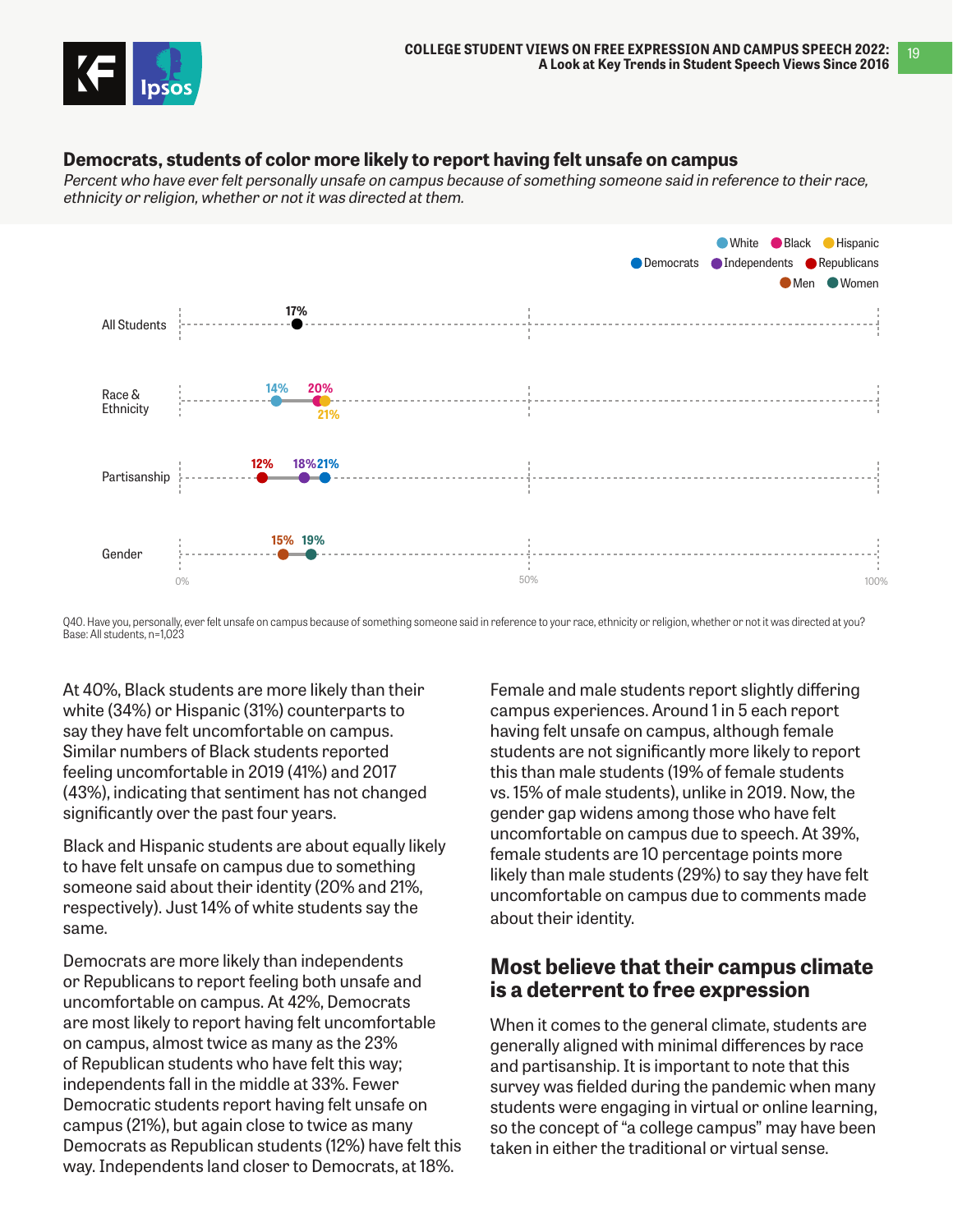

### **A growing majority believe that their school's climate stifles free expression**

Percent who strongly/somewhat agree that the climate at their school or on their campus prevents some people from saying things they believe because others might find it offensive



Q16\_5. For each of the following statements, please indicate if you agree or disagree:

"The climate at my school or on my campus prevents some people from saying things they believe because others might find it offensive." \*In 2019, question for this item was "Do you strongly agree, somewhat agree, somewhat disagree or strongly disagree with the following statement: The climate on my campus prevents some people from saying things they believe because others might find them offensive." 2021 base: All students n=1,023 Knight-Gallup, 2019, 2017, 2016

That being said, more students feel that their campus climate stifles free expression than in 2016. A majority of students (65%) said that campus climate prevents people from saying what they believe for fear of offending someone, up from 54% in 2016.

Republican students (71%) are 10 percentage points more likely to feel that the campus environment dampens free speech than Democratic students (61%), although a majority across parties (plus 67% of independents) believe this is the case. There is little difference across racial and ethnic groups on this question.

#### **Republicans are most likely to feel that their school's campus prevents people from saying things they believe**

Percent who strongly/somewhat agree that the climate at their school or on their campus prevents some people from saying things they believe because others might find it offensive



Q16 5. For each of the following statements, please indicate if you agree or disagree: The climate at my school or on my campus prevents some people from saying things they believe because others might find it offensive. Base: All students n=1,023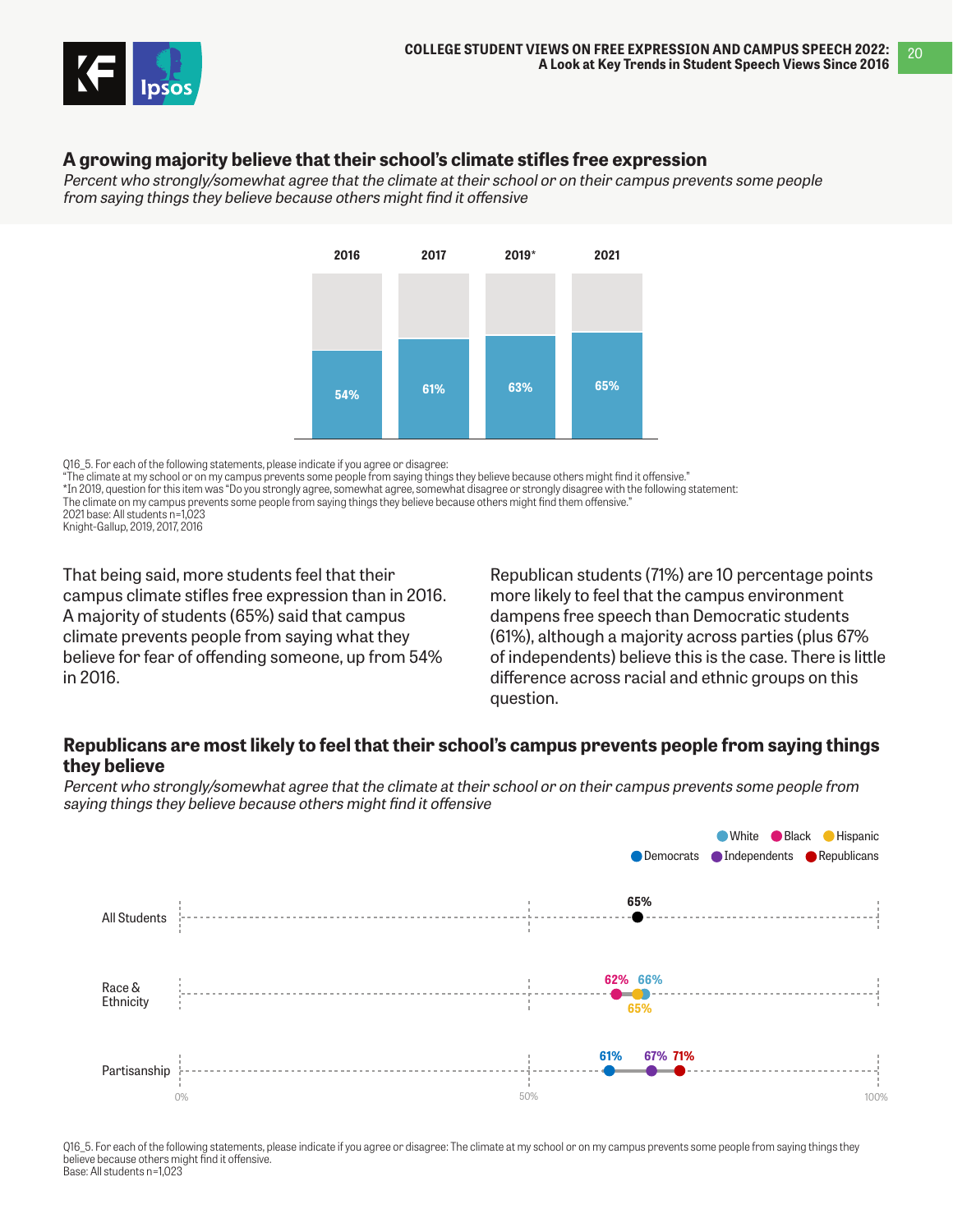

### **Half of students say they personally feel comfortable expressing dissenting opinions in the classroom**

Beyond speech issues on campus generally, many students also report feeling uneasy disagreeing with other opinions in the classroom. Just half of all college students say they are comfortable offering dissenting opinions to ideas shared by other students or the instructor in the classroom. While this represents a decline from the 61% who said they were comfortable expressing dissent in 2019, this change is likely attributable to the greater numbers of students who declined to answer the question.

Similar numbers feel comfortable voicing dissent to other students (52%) as they do to the instructor (49%). There is little difference across subgroups in comfort with expressing dissenting opinions, although white students are slightly more likely to say they are comfortable voicing disagreement with the class instructor or other students (49%) compared with students of color (46%).

#### **Just under half say they feel comfortable expressing disagreement with their class instructor or other students**

Percent who feel comfortable voicing disagreement with ideas expressed by the instructor or other students in the class



Q19a. Thinking about discussions that take place in your classes, how comfortable do you feel voicing disagreement with ideas expressed by the instructor or other students? Base: One third of students n=329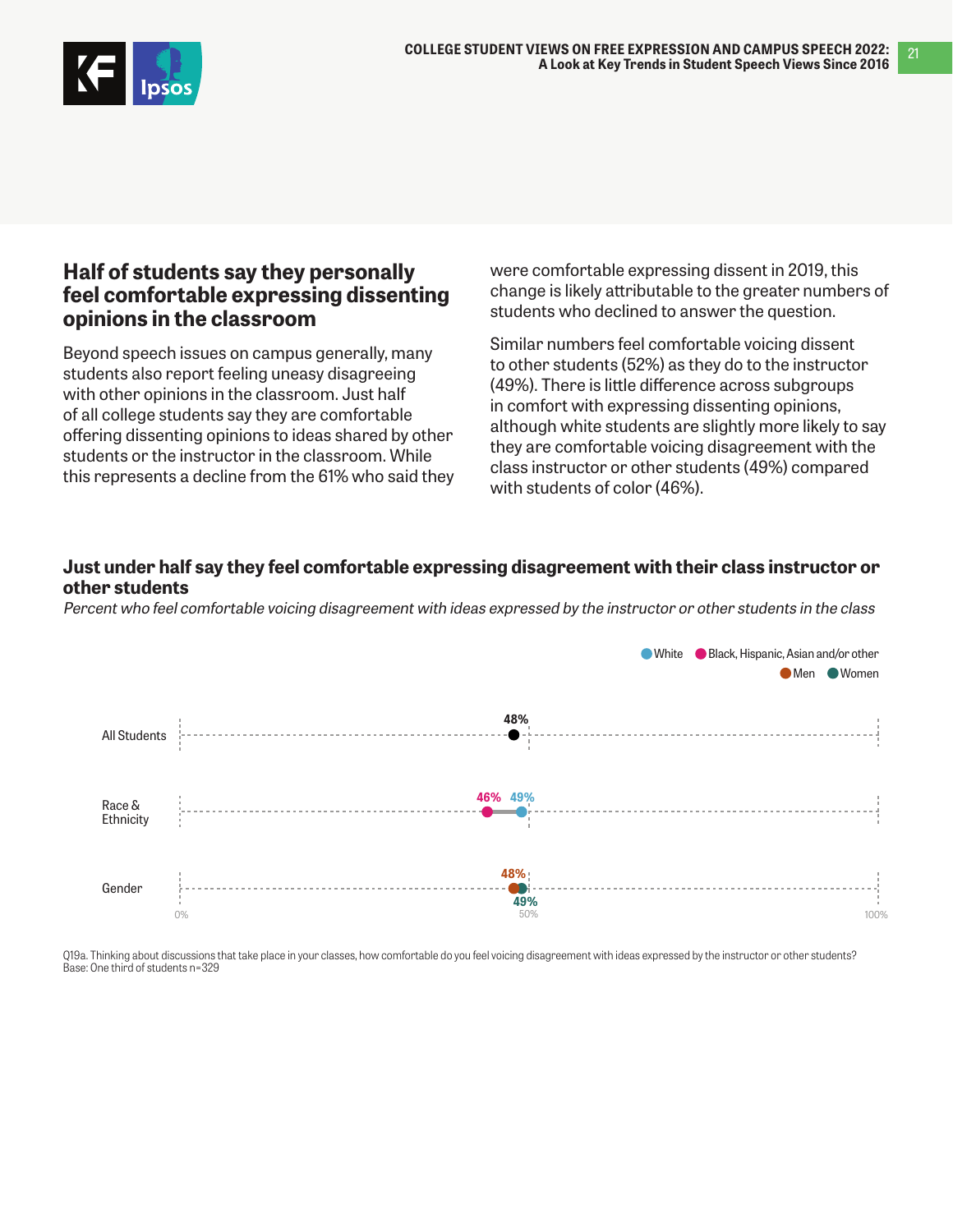<span id="page-21-0"></span>

## **VIEWS ON CAMPUS SPEECH POLICIES**

As in 2017 and 2019, a majority of college students continue to believe it is more important for colleges to allow students to be exposed to all forms of speech even if they find it offensive or biased, rather than for schools to protect students by prohibiting speech they might perceive to be offensive or biased. The one notable exception centers on the use of racial slurs: A clear majority, across party and racial or ethnic lines, believe that campuses should restrict such speech.

When it comes to support for enacting campus policies around speech, a majority support the creation of "safe spaces" on campus, while student opinion is more split on schools disinviting public speakers or enacting speech codes. However, support for all three policies has fallen from 2019.

### **College students want a campus environment that exposes them to a range of speech**

To test where students really stand on the question of favoring speech protections on campus, Knight-Ipsos provided them with a direct choice between colleges exposing students to all forms of speech and schools protecting them by restricting speech they might find offensive or biased. When presented with this trade-off, a majority of students opt for a campus environment that exposes them to a range of speech over one that protects them.

This echoes a similar trend found throughout prior [Knight-Gallup college student data](https://knightfoundation.org/topics/freedom-of-expression/). Currently, 59% feel that college campuses should allow students to be exposed to all types of speech even if they may find it offensive or biased. Previous iterations of this particular question found that about 8 in 10 college students believe campuses should expose students to all types of speech (81% in 2019, 82% in 2017 and 78% in 2016).<sup>2</sup>

This year's decline in support was likely driven by students directly being given an option to respond with "No opinion"—as compared with years past when these responses were recorded only if volunteered by the student. That 17% of students responded with "No opinion" indicates that this is a gray area for some students.

Notably, even though a significant number of students have no opinion about the matter, a consistent number believe that campuses should protect students by prohibiting speech they may find offensive or biased, year over year. About 1 in 5 students (22%) feel it is more important for college campuses to protect rather than expose students to different types of speech, similar to the share of students seen in previous years.

<sup>2</sup> The 2016 version of this question was worded differently: "If you had to choose, do you think it is more important for colleges to [ROTATED: create a positive learning environment for all students by prohibiting certain speech or expression of viewpoints that are offensive or biased against certain groups of people, (or to) create an open learning environment where students are exposed to all types of speech and viewpoints, even if it means allowing speech that is offensive or biased against certain groups of people]?"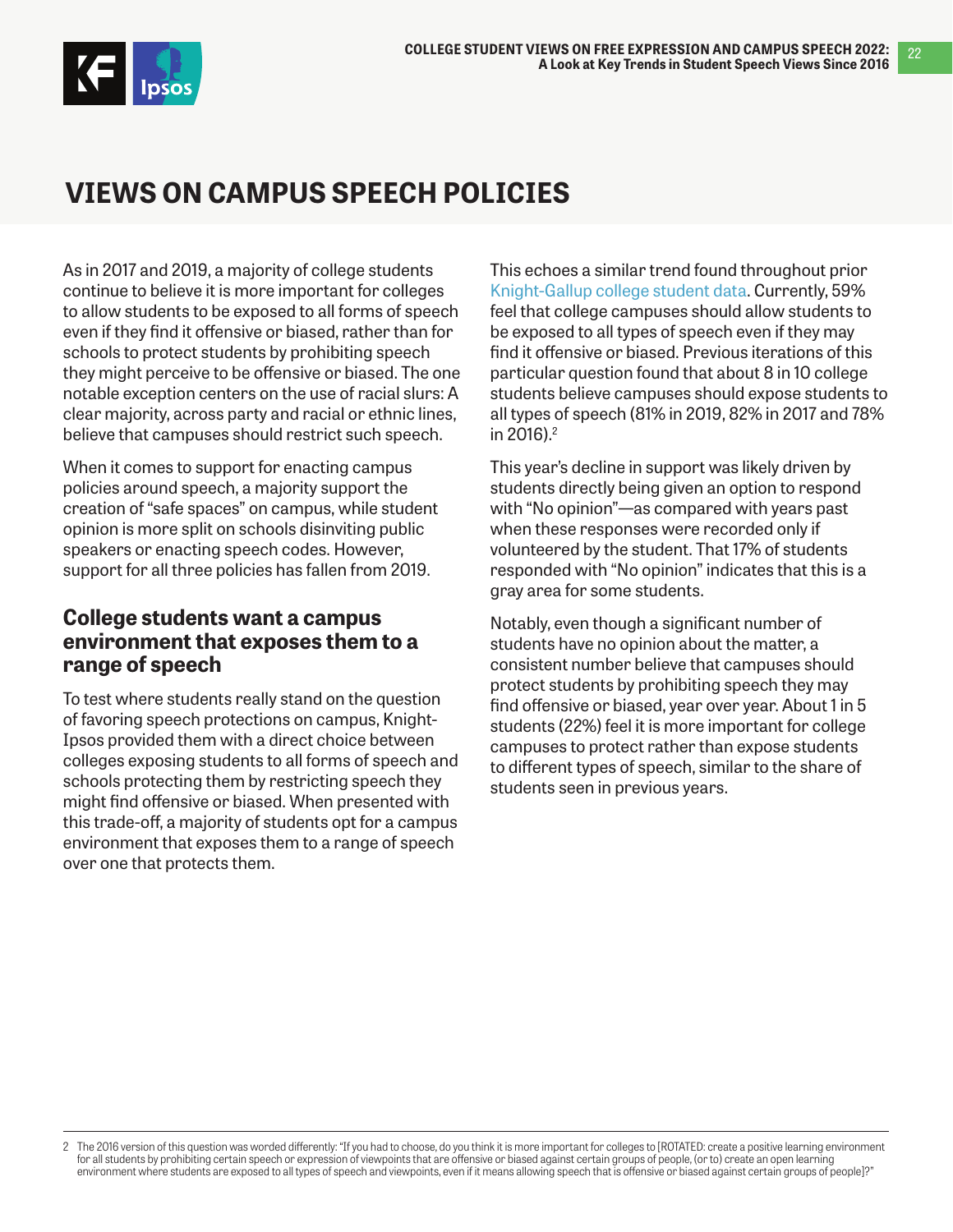

#### **A majority believe it is more important for colleges to allow students to be exposed to all types of speech**

If you had to choose, do you think it is more important for colleges to:



Q22. If you had to choose, do you think it is more important for colleges to: ["Allow students to be exposed to all types of speech even if they may find it offensive or biased" "Protect students by prohibiting speech they may find offensive or biased" "No opinion"]

\*Prior to 2021, respondents were not shown "No opinion" but could volunteer it as a response.

\*\*In 2016, the question was: "If you had to choose, do you think it is more important for colleges to [create a positive learning environment for all students by prohibiting certain speech or expression of viewpoints that are offensive or biased against certain groups of people, (or to) create an open learning environment where students are exposed to all types of speech and viewpoints, even if it means allowing speech that is offensive or biased against certain groups of people]?" 2021 base: All students n=1,023

Knight-Gallup, 2019, 2017, 2016

The issue of campus speech elicits some differences of opinion across racial, ethnic, and partisan lines. A majority of white students (65%) support campuses allowing a full range of speech, compared with less than half of Black (47%) and Hispanic (45%) students.

Instead, Black (36%) and Hispanic (32%) students are twice as likely to want to protect students from speech they may find offensive or biased than white students (16%). This sentiment is intensifying over time. In 2019, 28% of Black students and 19% of Hispanic students said they wanted colleges to put more of an emphasis on protecting students. Views among white students have held steadier—15% favored a more protective environment in 2019.

Some of this breakdown in opinion may be a reflection of the challenges that students face as they navigate the world. As noted earlier, Black and Hispanic students are slightly more likely than white students to report having felt unsafe on campus due to comments made about their identity.

Although majorities of Democratic, Republican, and independent students feel it is important for colleges to allow students to be exposed to all types of speech, Republicans (71%) are more likely than Democrats (55%) or independents (57%) to feel this way.

And, while previous iterations of this survey found different views by gender on this question, there are no statistically significant differences in this wave. Around 1 in 5 students, male or female, believe that schools should protect students from offensive or biased speech, while just shy of 6 in 10 believe students should be exposed to all types of speech.

Previously, male students were more likely to support a campus environment where students can be exposed to all forms of speech, and female students more likely to support a more protective environment.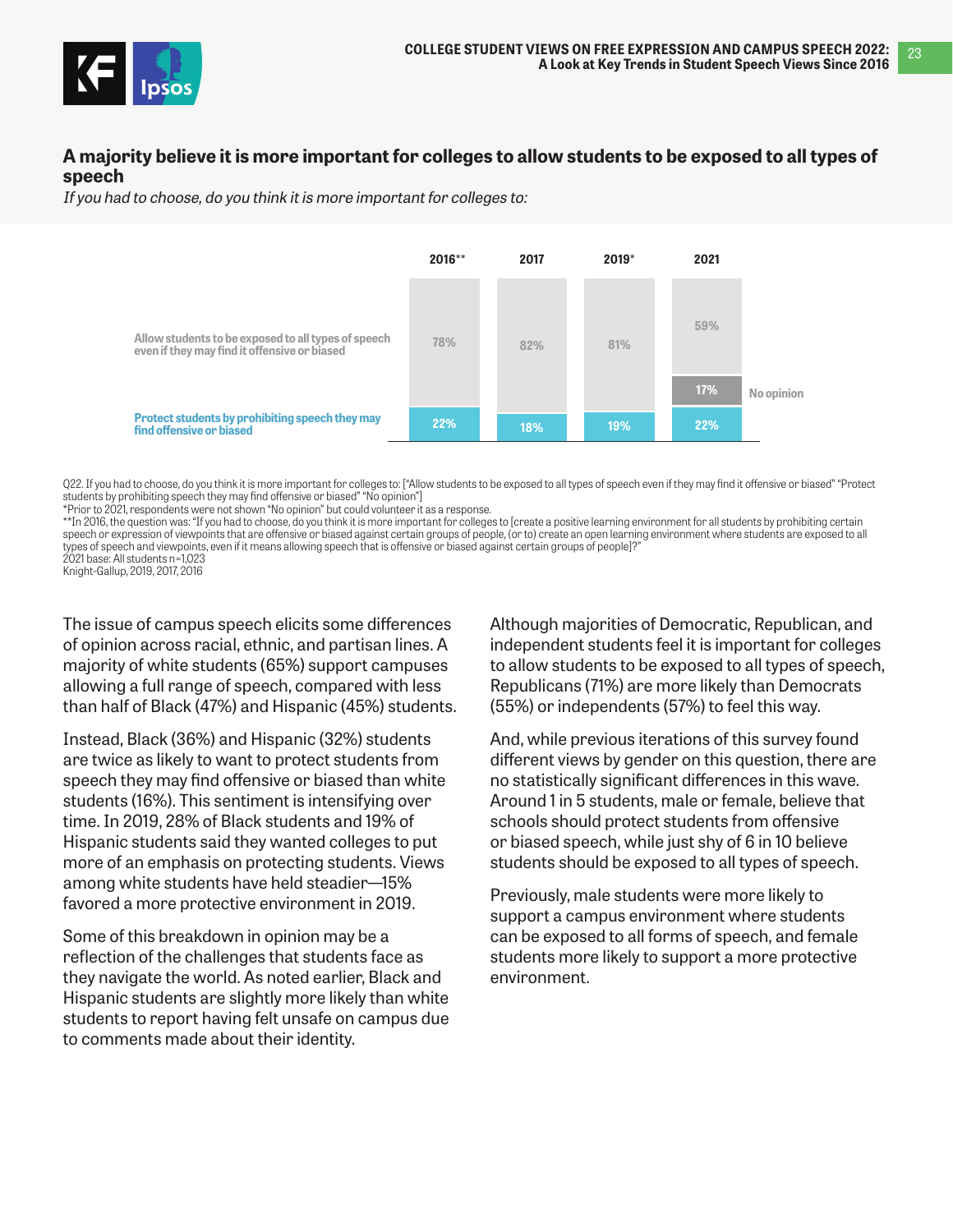

#### **Most want colleges to allow students to be exposed to all types of speech even if they may find it offensive or biased**

If you had to choose, do you think it is more important for colleges to…



Q22. If you had to choose, do you think it is more important for colleges to... Base: All students n=1,023

### **A smaller majority believe colleges should restrict the use of racial slurs on campus, with many now opting for "No opinion"**

College students generally prefer allowing all types of speech on campus, but they [take exception](https://www.aclu.org/other/speech-campus) to colleges permitting the use of racial slurs on campus. Two in 3 students favor colleges restricting people from using racial slurs to refer to people of color.

To test the limits of students' views on free expression as applied to the campus environment, Knight-Ipsos surveyed students on 15 different examples of speech

on college campuses. Most students are not opposed to speech or forms of expression that are merely politically controversial or potentially offensive, but a decisive majority (67%) believe that racial slurs should be prohibited.

However, support for this type of prohibition has dropped from 88% in 2019 to 67% in 2021, when students were offered an option of "No opinion." Just under 1 in 5 (17%) say that racial slurs should be allowed, up from 12% in 2019, while 13% said they had no opinion.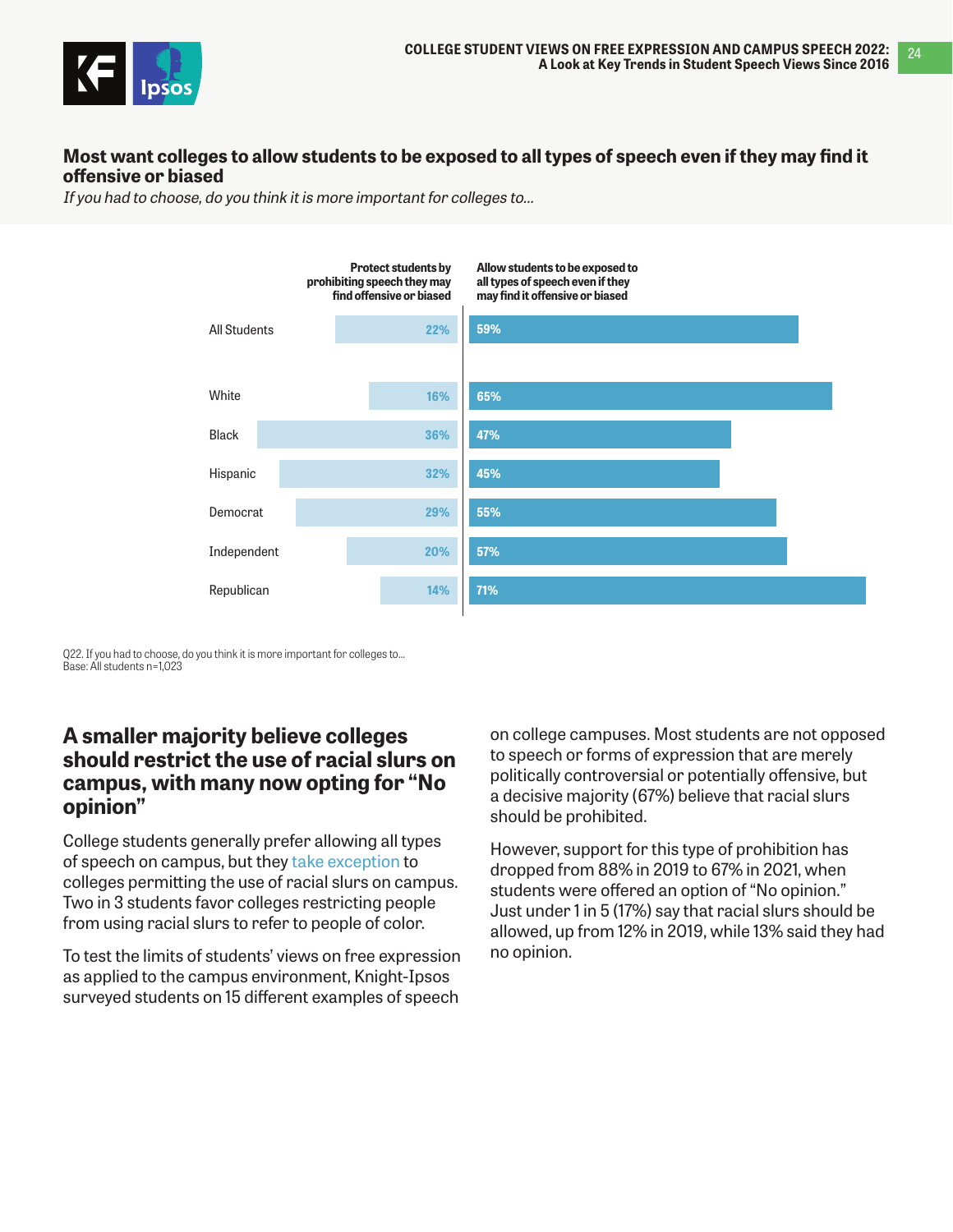

#### **Students generally support colleges restricting racial slurs but are less supportive of restrictions on political speech**

Percent who think colleges should be able to restrict each of the following on campus





Q23. Below are a few specific examples of some things you might see students do on a college campus. Do you think colleges should or should not be able to restrict each of the following on campus?

In 2019, respondents were not shown "no opinion" but could volunteer it as a response.

In 2019 question was: "Do you think colleges should or should not be able to establish policies that restrict each of the following types of speech or expression on campus?" \*In 2019, statement read: "Displaying a poster expressing support for a presidential candidate in a dorm room window."

2021 base: All students n=1,023.

Knight-Gallup, 2019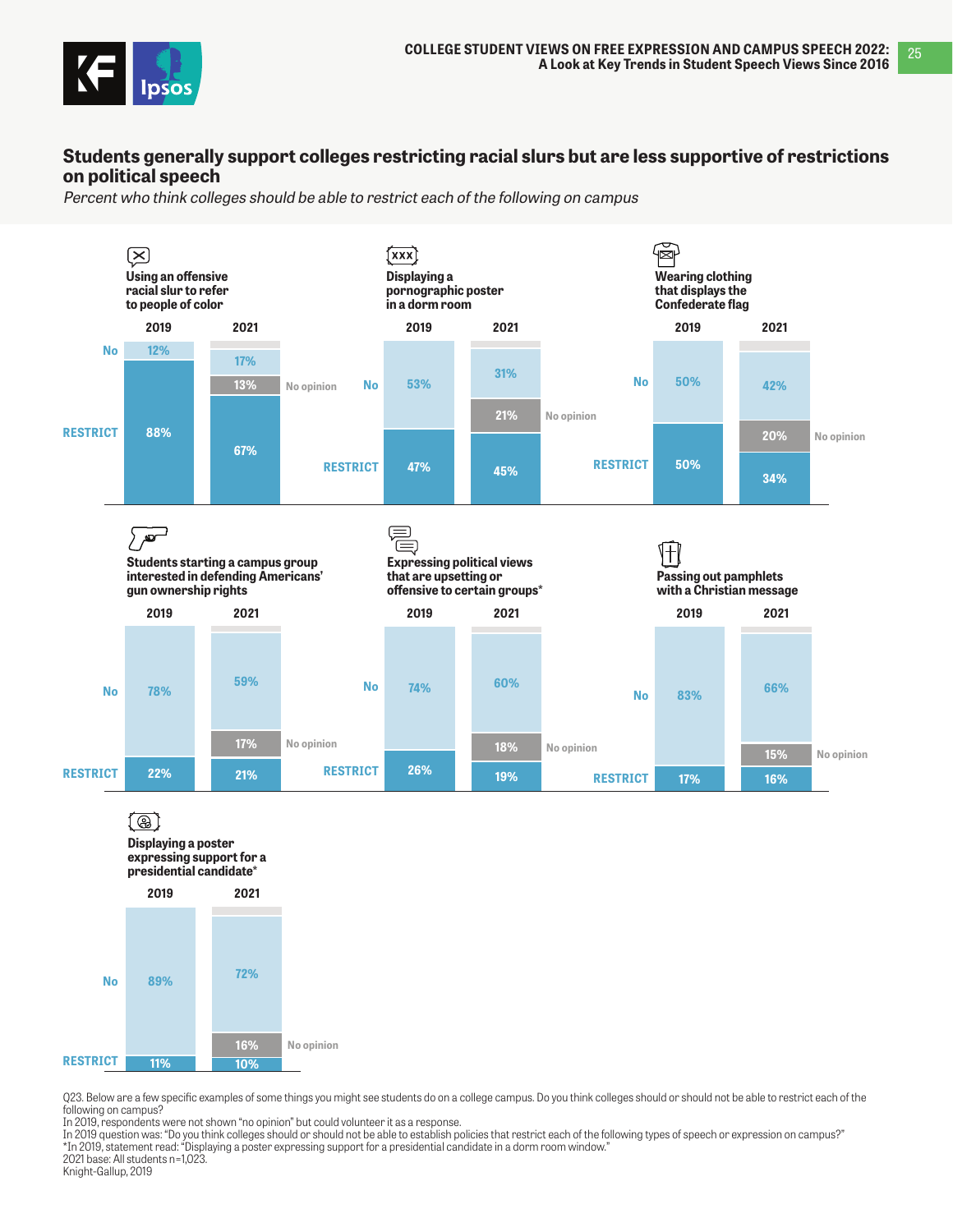

#### **Black, Hispanic and Democratic students are most supportive of colleges restricting the use of offensive racial slurs**

Percent who think that colleges should be able to restrict the use of offensive racial slurs to refer to people of color on campus



Q23\_1. Below are a few specific examples of some things you might see students do on a college campus. Do you think colleges should or should not be able to restrict each of the following on campus?: Using an offensive racial slur to refer to people of color. Base: All students n=1,023

Decisive majorities of Black (73%), Hispanic (70%), and Democratic (79%) students overwhelmingly back colleges restricting the use of racial slurs on campus. Fewer white (64%) and Republican (56%) students favor this, but the number who do is still over half.

The same groups who favor restrictions on racial slurs on campus are also more likely to favor colleges restricting certain types of political speech. Black (31%), Hispanic (26%), and Democratic (27%) students are more likely to favor colleges limiting the expression of political views that are offensive or upsetting to certain groups than white (13%) or Republican (14%) students.

### **Few students favor disinviting controversial speakers or speech codes, but a majority support safe spaces**

A majority of students (60%) favor the creation of "safe spaces" on campus (zones designed to be free of threatening speech, concepts or actions). Opinion is less crystallized around other measures, such as campuses instituting speech codes or disinviting speakers with a message that is perceived to be offensive or biased.

Close to equal numbers of students favor or oppose the creation of free speech codes (33% support and 36% oppose), while 28% express "no opinion."

Just 25% support disinviting speakers whose message is perceived to be offensive or biased, while a plurality (45%) oppose this. A similar number (27%) also opted to say they have no opinion on whether schools should disinvite speakers. Campus visits from controversial speakers were a common cultural flashpoint before the coronavirus pandemic disrupted the regular flow of college life.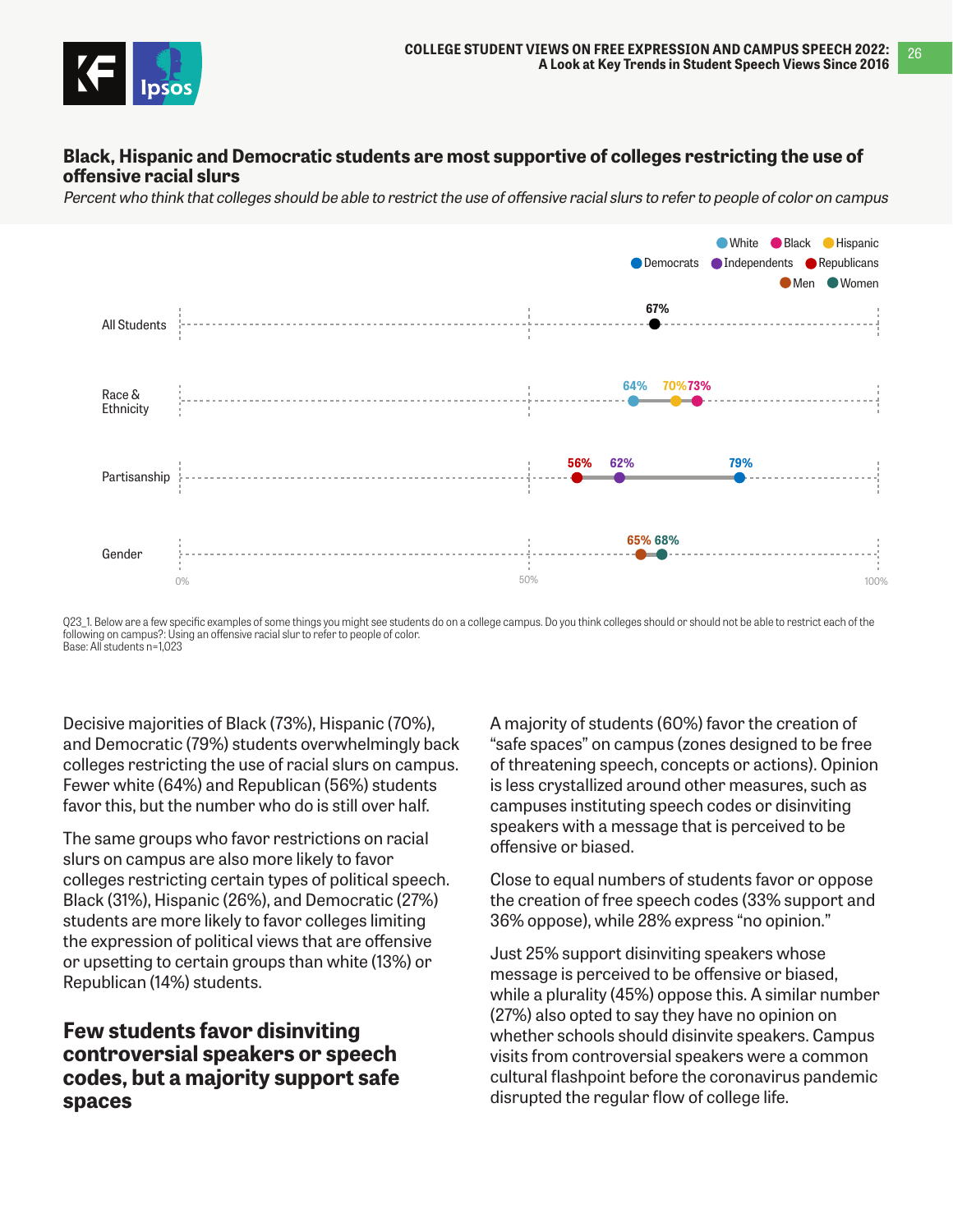

#### **Students support providing safe spaces on campus, but are split about instituting speech codes that restrict offensive speech**

Percent who favor or oppose the following



Q17. Do you favor or oppose each of the following actions taken by colleges? Base: All students n=1,023

College students' views on what steps schools should take to foster a free speech environment have evolved somewhat since 2017, when Knight Foundation began surveying students on these issues. A majority support safe spaces on campus, but the number who do so has fallen by 27 points from 2017.

Similarly, fewer students today favor schools creating speech codes that restrict potentially offensive or biased speech on campus. Now, 1 in 3 support

colleges taking this action, compared with just under half in 2017. As noted above, however, when we specified colleges prohibiting racial slurs, not just "potentially offensive or biased speech," most students favor taking that action.

Just 1 in 4 believe schools should disinvite speakers because some students find their message to be offensive or biased. This brings students' views back to where they were in 2017, after rising to 42% support for speaker disinvitations in 2019.

#### **Support for safe spaces and speech codes declines**

Percent who favor the following



Q17. Do you favor or oppose each of the following actions taken by colleges?

Prior to 2021, respondents were not shown "No opinion" but could volunteer it as a response.

\*In 2017, this was "Providing safe spaces, or areas of campus students can go for support if they feel upset or threatened by things they see or hear."

\*\*In 2017, this was "Instituting speech codes, or codes of conduct that restrict offensive or biased speech on campus that would be permitted in society more generally."

\*\*\*In 2017, this was "Disinviting speakers because some students are opposed to the invitation."

Knight-Gallup, 2019, 2017

<sup>2021</sup> base: All students n=1,023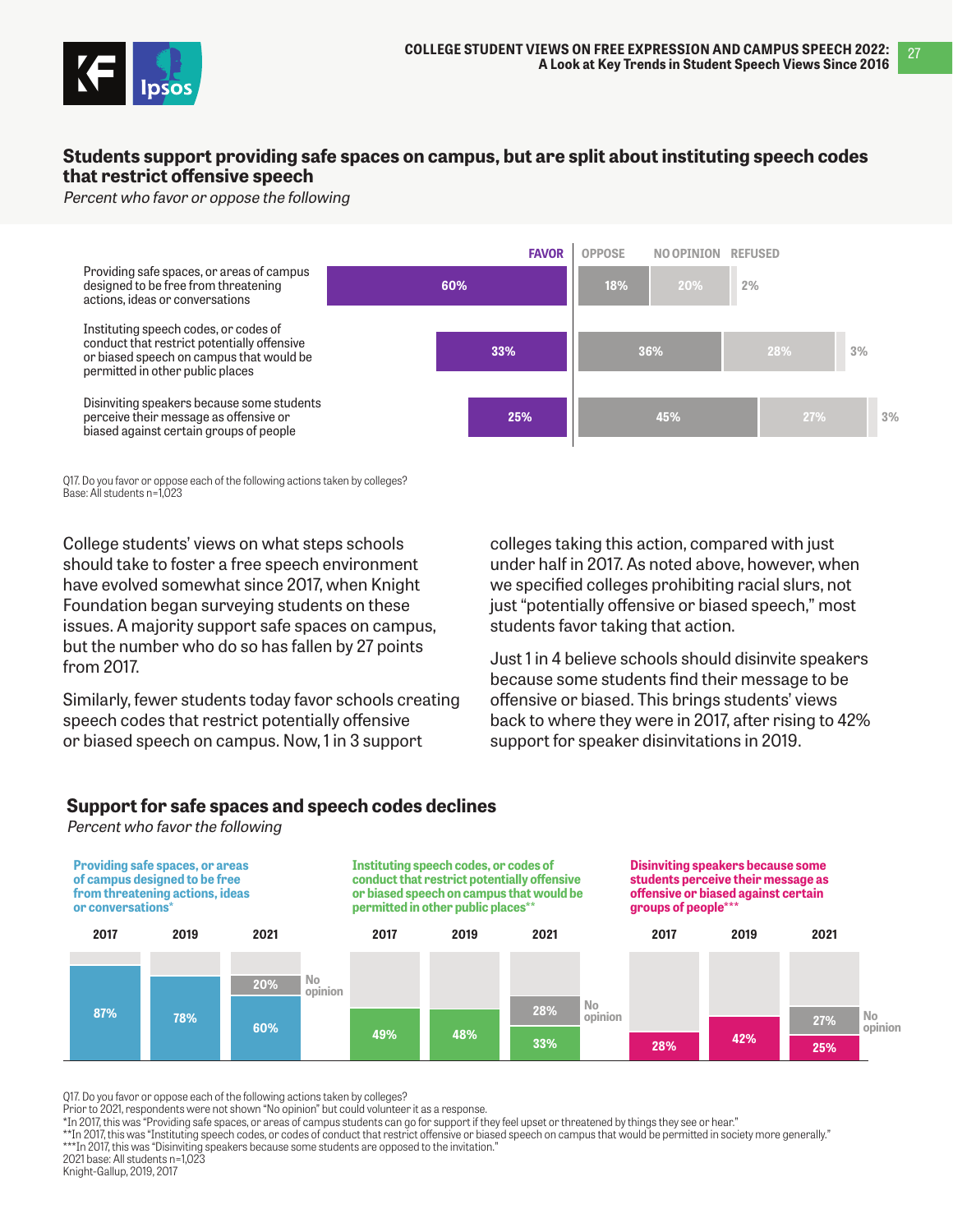

In contrast with prior iterations of this question, the Knight-Ipsos survey included a "No opinion" option for these three items. When presented with this alternative, a meaningful number of students opted out of coming down in favor or opposed. As a consequence, any notable shifts in opinion year-overyear must take this context into account.

## **Desire for colleges to act on free speech varies by partisanship, race**

The current Knight-Ipsos survey finds certain patterns among the students who are most likely to say they have no opinion about what colleges choose to do regarding free speech. Overall, they tend to identify as an independent or "other" politically. Hispanic students are also most likely to opt out of choosing a side, compared with white or Black students. Approximately 1 in 3 Hispanic and independent students have no opinion about instituting speech codes on campus or disinviting speakers, while around a quarter of these two groups say they have no opinion about the creation of safe spaces on campus.

Across subgroups, Democratic students are most likely to support colleges doing all three items. There is a 26-point gap in support between Democratic and Republican students on creating safe spaces on campus; independent students lie closer to Republicans on this matter. However, the greatest variance in opinion exists around support for colleges disinviting speakers for their perceived offensive or biased message: 42% of Democratic-identifying students support this, as opposed to 9% of college Republicans and 18% of independent students.

**Just 1 in 4 favor disinviting speakers who are perceived to have an offensive or biased message**

Percent who favor colleges disinviting speakers because some students perceive their message as offensive or biased against certain groups of people



Q17. Do you favor or oppose each of the following actions taken by colleges? - Disinviting speakers because some students perceive their message as offensive or biased against certain groups of people. Base: All students n=1,023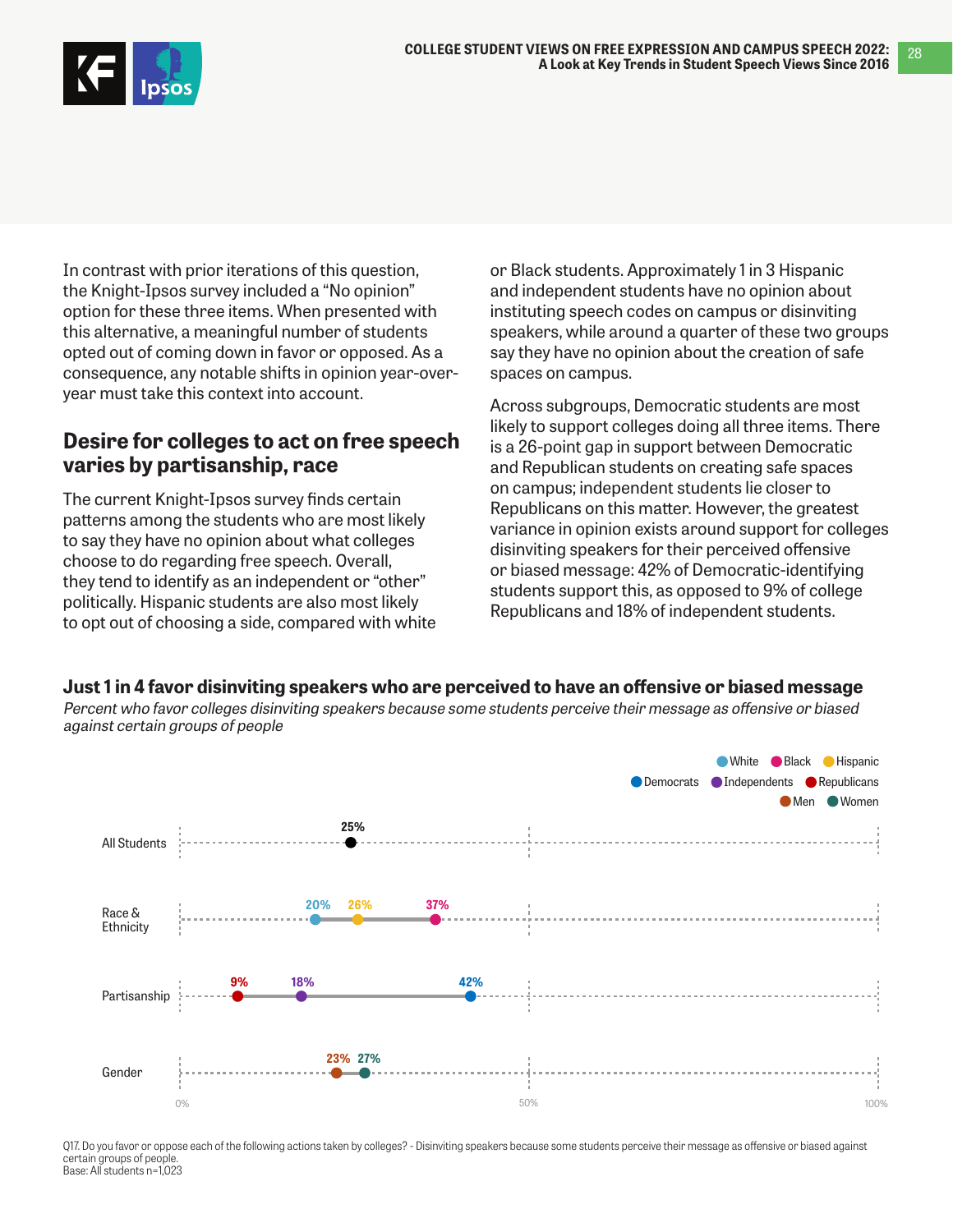

While differences appear to exist across racial and ethnic lines, particularly among Black and white students, the true distinguishing factor is partisanship. When white students are split into Democratic and Republican camps, their views mirror those of the party they identify with.

Overall, students are split as to whether a university disinviting a speaker because of their views qualifies as depriving someone of their rights to free expression. In all, 53% agree that it is depriving them of their rights, while 42% say it is not. Again, the greatest gulf in opinion exists among Democrats (53% believe it does not) as opposed to Republicans (65% believe that it does).

Across racial and ethnic lines, Hispanic students are closely aligned with white students on this matter; 58% of Hispanic students and 55% of white students agree that disinviting speakers deprives them of

their right to free expression. However, partisanship is once again a confounding variable among white students—69% of white Republican students agree this is depriving people of their free expression rights, as opposed to 40% of white Democratic students who hold the same opinion.

## **Social media policies on campus**

Most students are unaware of whether their school has a policy on what students can say on social media (57% say they don't know). The remaining students are split; 19% say that their school does have a policy limiting social media speech, while 21% say it does not. There is little difference across partisanship or race or ethnicity on this, but four-year college students are slightly more likely to say that their school has a social media speech policy than twoyear college students (20% vs. 15%).

### **Over half believe that disinviting a speaker because of their views deprives people of their rights to free expression**



Percent who believe a university disinviting a speaker to speak on campus because of their views is depriving people of their rights to free expression

Q30\_4. Are the following actions depriving people of their rights to free expression or not? - A university dis-inviting a speaker to speak on campus because of their views. Base: Half of students n=593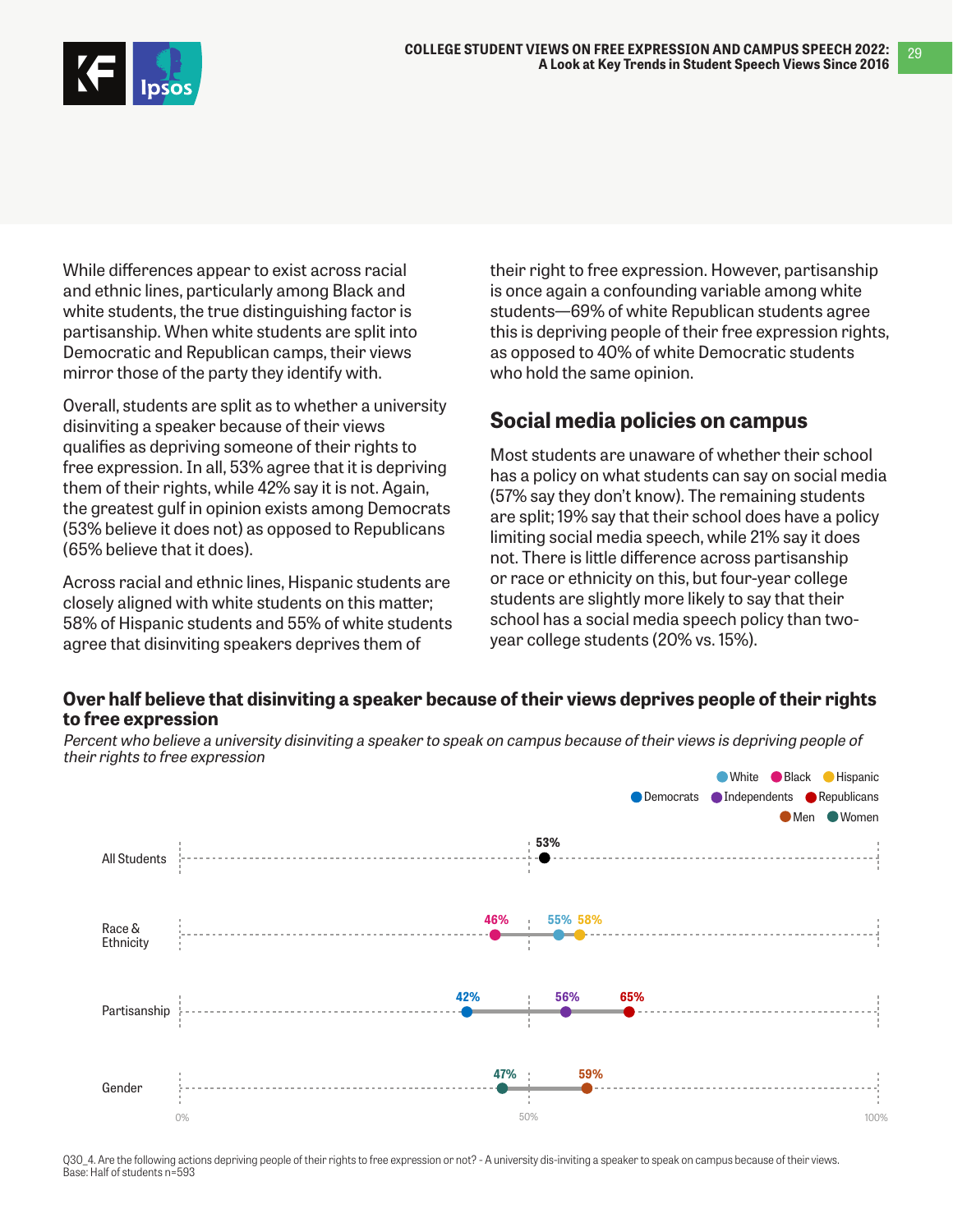<span id="page-29-0"></span>

## **CURRENT INTERPRETATIONS OF THE FIRST AMENDMENT**

College students hold freedom of speech in high regard but demonstrate an imperfect understanding of what speech is actually protected under the First Amendment. When it comes to interpretation of the First Amendment on certain events or social trends over the past year, views diverge along party lines. For instance, Democratic and Republican students strenuously disagree on whether the riot at the U.S. Capitol was a legitimate expression of people's free speech rights. Partisan opinion is similarly far apart around other politicized issues, such as whether former President Donald Trump being removed from his social media accounts deprived him of his free speech rights.

## **College students' understanding of First Amendment protections varies**

To further evaluate college students' understanding of the First Amendment, the Knight-Ipsos survey includes a series of true-false statements around specific protections encompassed by the First Amendment, to assess whether students are able to correctly identify each one as true or false. This analysis reveals that understanding of First

Amendment protections is imperfect and varies among college students depending on the issue. Even as this survey seeks to establish students' base understanding of these protections, the actual application of each of these scenarios, from a legal standpoint, can vary based on the specifics of the situation.

While a majority of students can correctly identify each true or false statement as such, relatively few students possess a full, comprehensive understanding of free speech protections. Across all items asked in the Knight-Ipsos survey, just 14% of all college students identified every statement correctly. However, the majority (62%) correctly answered at least four items.

College students are most likely to correctly identify that the First Amendment does not protect threats of violence (75% identify the statement "threatening someone with violence is protected by the First Amendment" as false). Fewer, 6 in 10, are aware that the First Amendment prevents government restrictions of speech but not private sector restrictions.

### **College students demonstrate mixed understanding of First Amendment protections**

To the best of your knowledge, are the following statements true or false? (Correct answer shaded in **blue**)

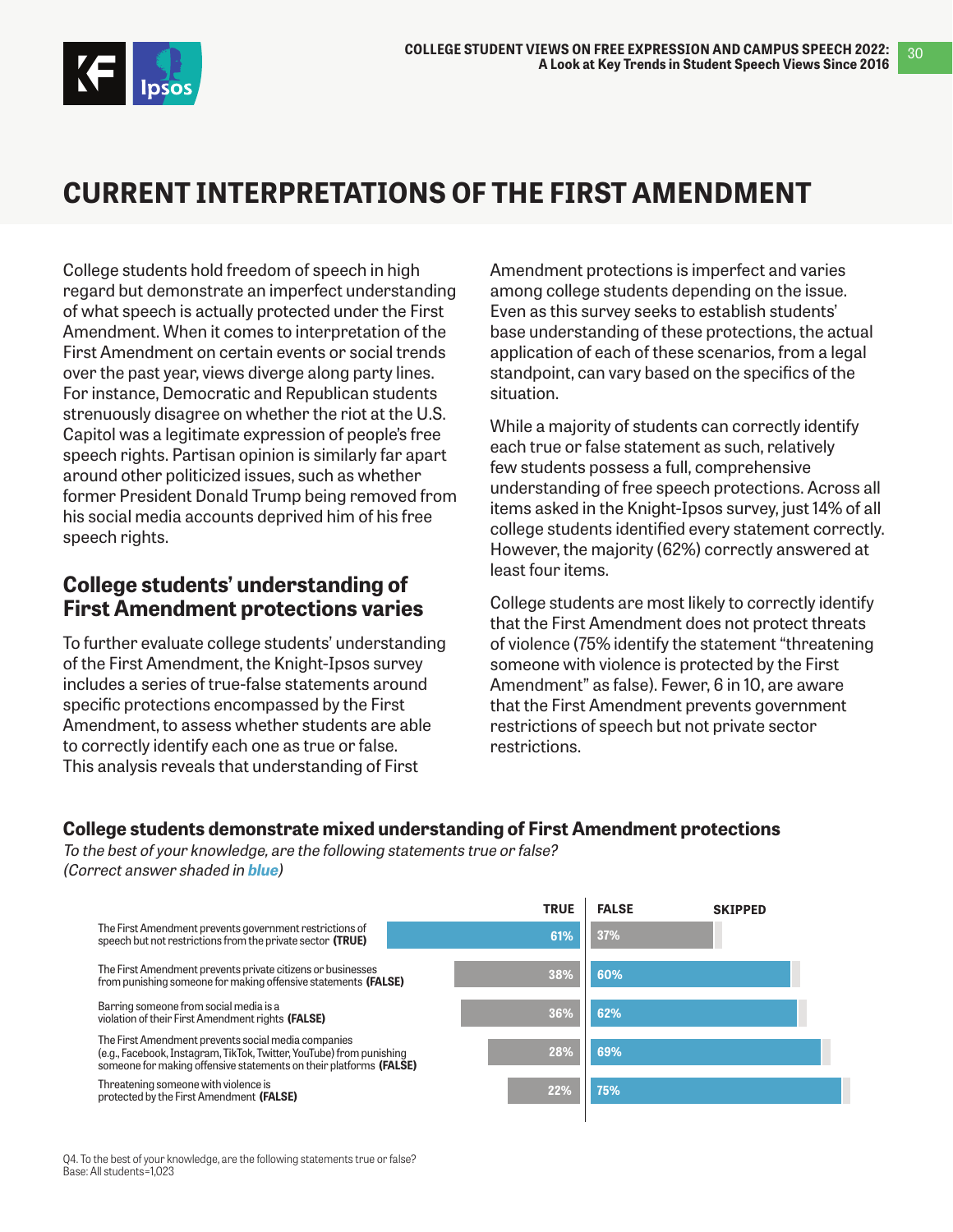

**On recent, politicized events, partisanship drives college students' views on what constitutes a legitimate exercise of First Amendment rights and right to free expression**

The past few years saw the nation divided around the 2020 racial injustice protests, the coronavirus

pandemic, and the 2020 election. Partisanship is a significant driver of whether college students believe corollary events—such as the crowd entering the U.S. Capitol on Jan. 6, 2021, or the spread of misinformation about COVID-19 online—are legitimate examples of people expressing their First Amendment rights.

### **Partisanship drives what college students believe constitutes a legitimate example of someone expressing their First Amendment rights**

Percent who believe the following are legitimate examples of people expressing their First Amendment rights



Q29. Do you feel like the following are legitimate or not legitimate examples of people expressing their First Amendment rights? Base: "People taking part in the protests around racial injustice during the summer of 2020" n=605; "A high school student making insulting comments about their high school on social media while not on campus" n=627; "Kneeling or turning away during the national anthem" n=567; "People taking part in the protests against certifying the 2020 election" n=585; "People spreading misinformation about the 2020 election results online" n=567; "People spreading misinformation online about the COVID-19 vaccine" n=574; "People entering the U.S. Capitol on January 6, 2021, to disrupt the election certification" n=567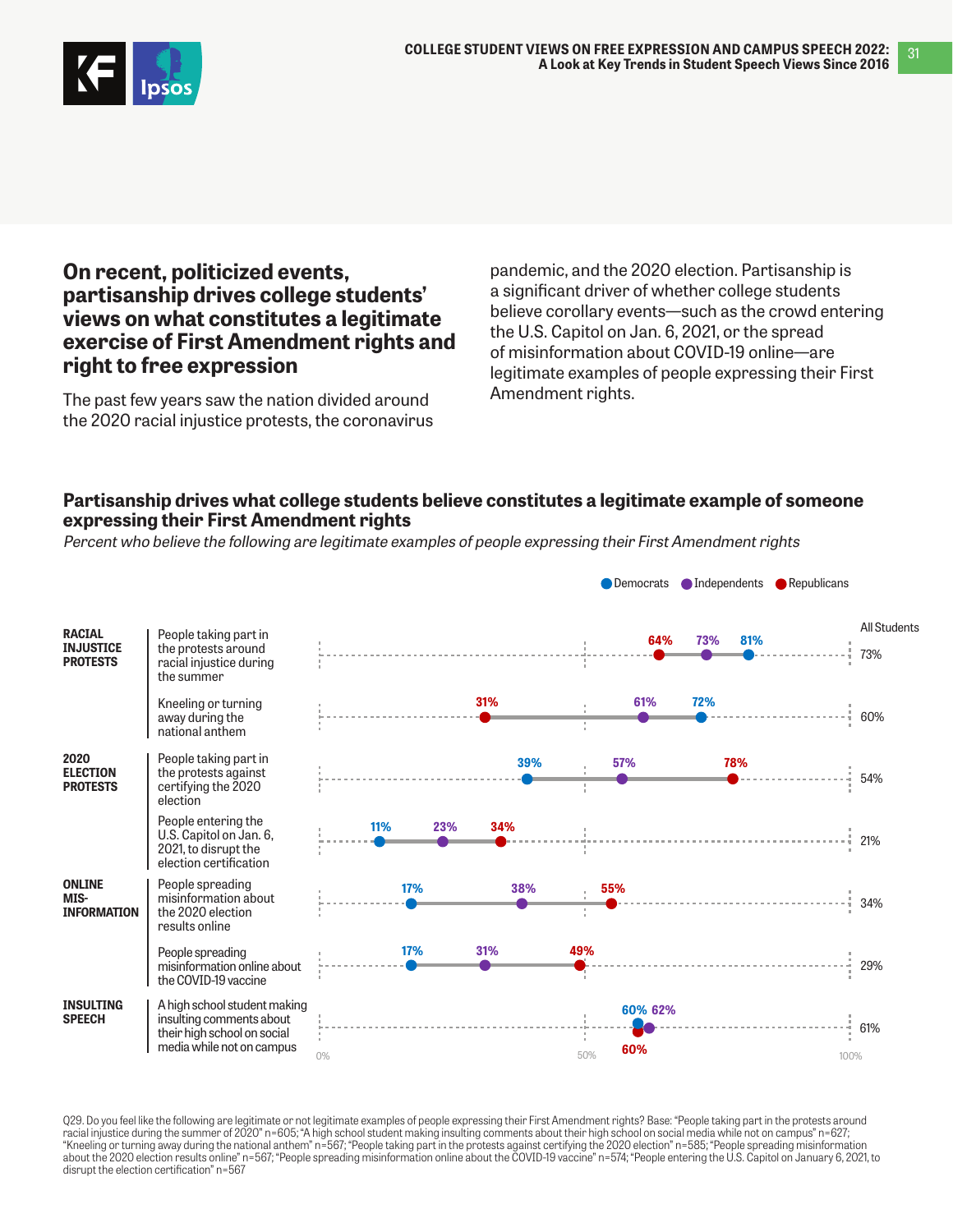

Partisan opinion coalesces around non-politicized events, underlining the extent to which political polarization influences perceptions of reality in America today. For instance, a majority across parties believe that a more neutral example of free speech, a high school student making insulting comments about their school on social media, is a legitimate expression of First Amendment rights.

Conversely, other more concrete examples concerning free expression evoke more politicized

responses among students. Partisans don't agree on whether Donald Trump's removal from social media platforms following the Jan. 6 attack at the Capitol was an infringement of free expression. This question produces a 58-point gap between Republicans and Democrats. Three in 4 Republicans feel this example deprives people of their right to free expression, while 17% of Democrats and 41% of independents agree.

### **Partisanship divides students about what represents an infringement on individuals' free expression rights**

Percent who believe the following are depriving people of their rights to free expression



Q30. Are the following actions depriving people of their rights to free expression or not? Base: "A university dis-inviting a speaker to speak on campus because of their views" n=593; "A publisher canceling a book deal with a controversial author" n=611; "Social media companies removing a person who posts conspiracy theories about the coronavirus vaccine" n=597; "Social media companies removing Donald Trump from their platforms after January 6" n=1.023; "A social media company removing a person who posts false information about public health issues" n=618; "A social media company removing a person who promotes violence from their platform" n=650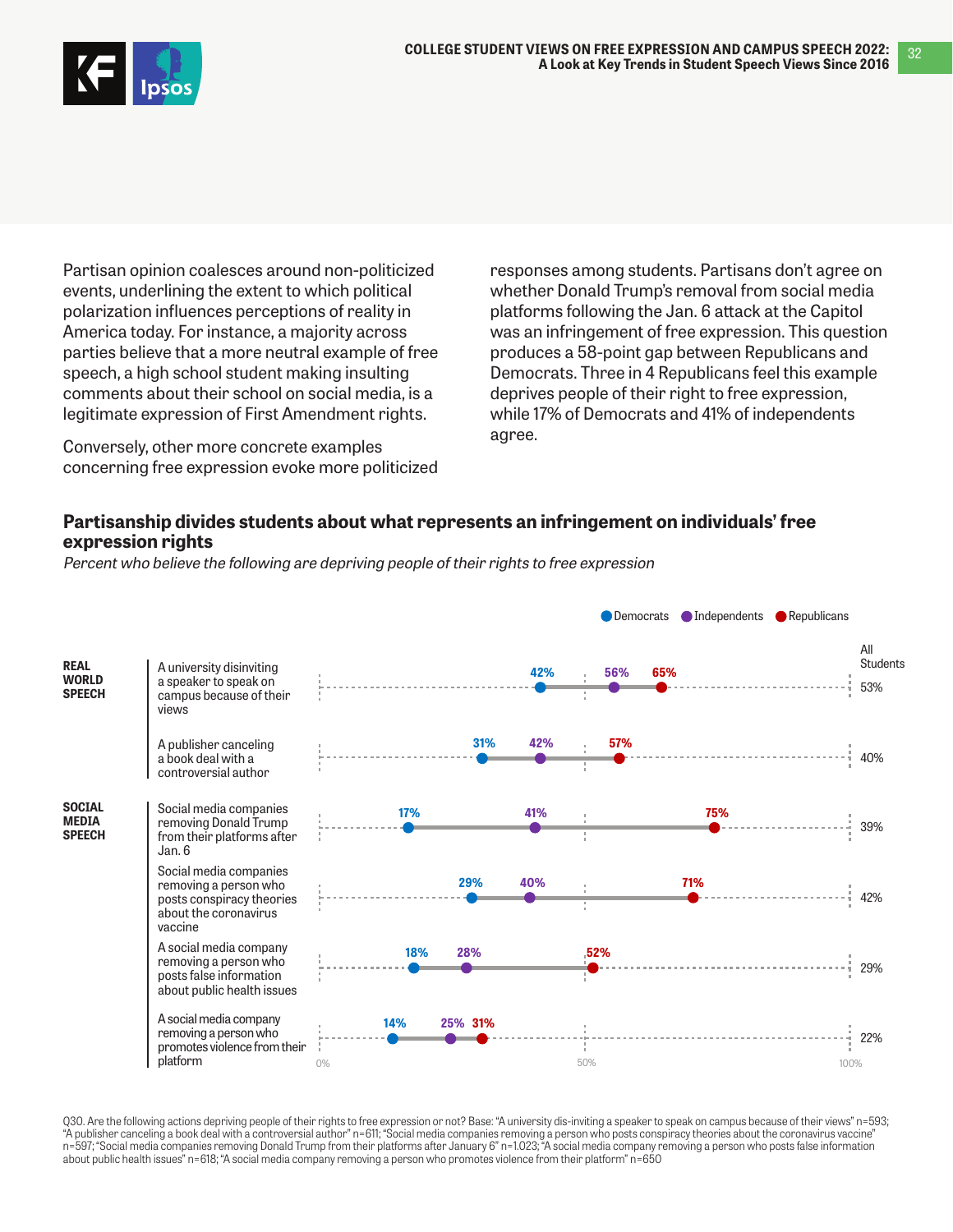<span id="page-32-0"></span>

## **VIEWS ON SOCIAL MEDIA**

Few students continue to feel that dialogue on social media is usually civil, and many agree that it is too easy for people to say things anonymously, a view that has held largely constant since these questions were first asked in 2016. Exploring attitudes on social media further, some groups of students are more concerned than others with how their speech on social media may harm them offline. Black and Hispanic students, along with Republicans and independents, are all more likely than white students and Democrats to worry about how their speech on social media may lead to government prosecution, impact their job prospects, or lead to their school disciplining them.

Yet, even as this is true, students disagree on whether speech on social media should err on the side of total

freedom or be guided by social norms or standards. Republicans and white students are more likely to feel people on social media should be able to freely express their views, even offensive ones, over having speech on social media be bounded by social norms or standards, which Democrats and Black students favor.

### **Social media discourse is seen as uncivil; a slightly smaller share of students feel stifled**

Few students feel that the dialogue on social media is usually civil, a view that has held constant since the last iteration of this survey. There's no difference by party affiliation or race on this question.

### **While the dialogue on social media is seen as uncivil, a slightly smaller share of students feel stifled**

Percent who strongly/somewhat agree with the following statements



Q26. Do you agree or disagree with the following statements?

Prior to 2021, respondents were not shown "No opinion" but could volunteer it as a response.

2021 base: One half of students were shown "It is too easy for people to say things anonymously on social media" n= 521; "The dialogue that occurs on social media is usually civil" n=510; "Social media stifles free expression because people are afraid of being attacked or shamed by those who disagree with them" n=485; "Social media stifles free expression because too many people block views they disagree with" n=533

Knight-Gallup, 2019, 2017, 2016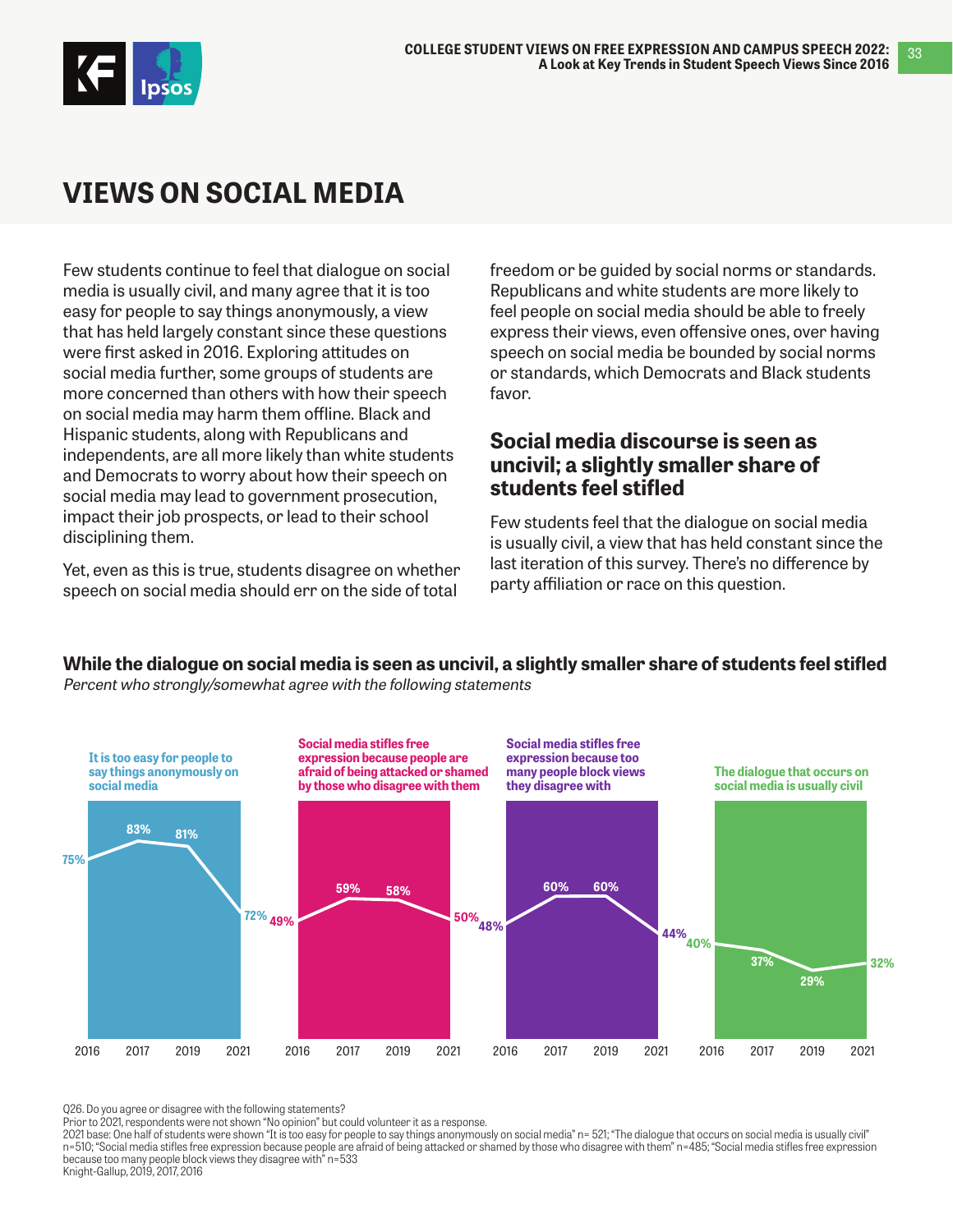34



A majority of students (72%) also feel that it is too easy for people to say things anonymously on social media. Democrats (82%) are more likely than independents (64%) to feel this way, while views from Republicans (73%) are not significantly different from either group. There are no differences by race on this question.

Slightly fewer students report feeling stifled on social media than in years past.Half of students feel that social media stifles free expression because people are afraid of being attacked or shamed by those who disagree with them, down from 58% in 2019. Republicans (71%) are much more likely to feel this is the case than Democrats (46%) or independents (43%).

Additionally, a plurality (44%) believe that social media stifles free expression because too many people block views they disagree with. On this item, Republicans (59%) are also more likely to feel this is the case than Democrats (39%) or independents (42%). While more white students (46%) than

non-white students (38%) believe this as well, the difference is not statistically significant.

Any notable shifts in opinion from 2019 to 2021 must be contextualized with the inclusion of "No opinion" in the 2021 survey. The "No opinion" option appears to have had more of an impact on certain questions than others, most notably affecting affirmative responses to the statements "Social media stifles free expression because people are afraid of being attacked or shamed by those who disagree with them," "Social media stifles free expression because too many people block views they disagree with," and "It is too easy for people to say things anonymously on social media."

### **Certain groups are more concerned about the offline ramifications of speech on social media**

Few students are concerned that what they say would lead to attacks or harassment, impact their

### **Few worry about government prosecution from social media, though Black and Hispanic students feel this more acutely**

Percent who are very/somewhat concerned that what they say or post on social media would result in government prosecution of them



Q42\_1. How concerned, if at all, are you that what you say or post on social media [would result in government prosecution of you]? Base: All students n=1,023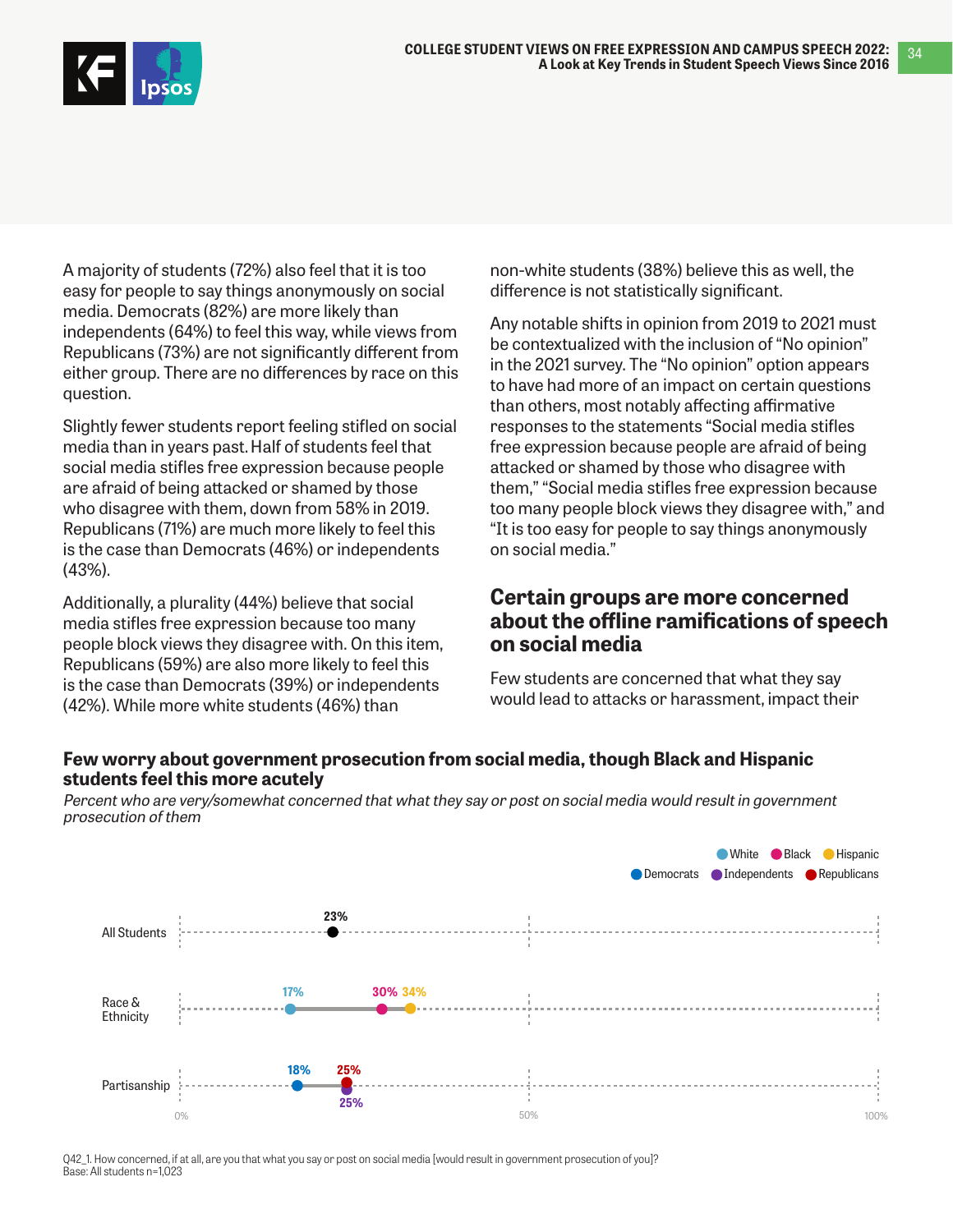

job prospects, or result in government prosecution. However, when breaking down opinion, race and partisanship play an important role in framing views on these questions.

Black and Hispanic students are much more concerned about how what they say on social media may lead to real-world harm for them. For white students, 17% are concerned that what they say on social media may result in government prosecution. Twice as many Black and Hispanic students have the same fear, with 34% of Hispanic students and 30% of Black students worrying about the same thing. When it comes to partisanship, independents and Republicans are more likely than Democrats to fear that social media activity will lead to government prosecution of them.

Beyond concerns about repercussions from the government, Black and Hispanic respondents are

also more likely to feel that what they say on social media could impact their job prospects or result in school administrators disciplining them, far ahead of white students on these questions. Similarly, Republicans (32%) and independents (31%) are more likely than Democrats (22%) to feel that their social media activity would result in school administrators disciplining them.

35

Few also feel that their social media activity would lead to attacks or harassment offline, with the notable exception of Hispanic students, close to half of whom are concerned that what they say on social media could result in attacks or harassment (45%). This puts them 15 points ahead of white students (who are least likely to be concerned about this) on this item. While there are notable differences by race on this question, there is no significant difference by party affiliation.

#### **Just 1 in 3 students are worried that their social media activity would lead to attacks or harassment**



Percent who are very/somewhat concerned that what they say or post on social media would lead to attacks or harassment

Q42\_3. How concerned, if at all, are you that what you say or post on social media [would lead to attacks or harassment]? Base: All students n=1,023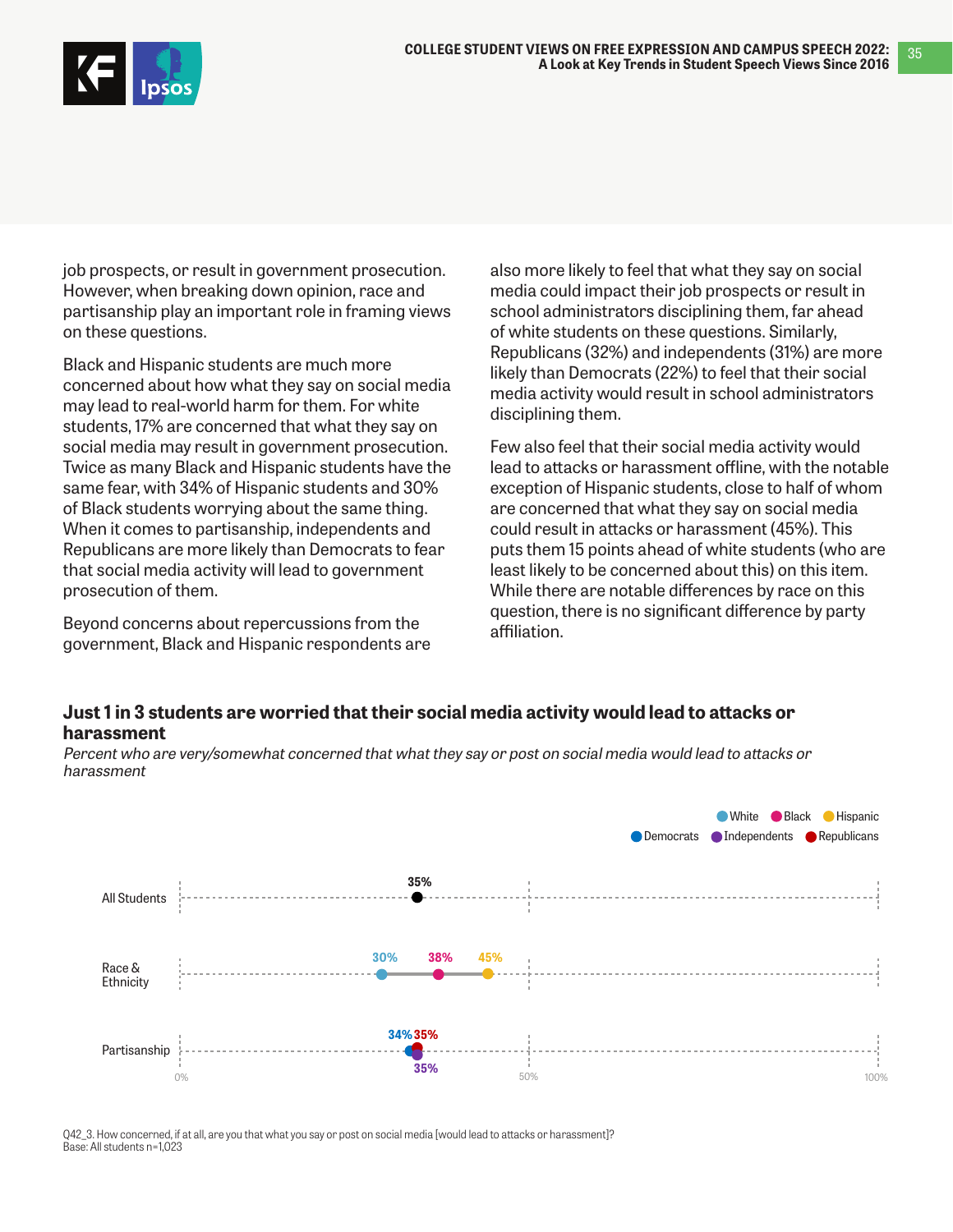

## **Students split on question of free speech on social media**

When given the choice, students are more likely (54%) to feel that people should be able to freely express their views on social media, including offensive views. Fewer students (43%) believe that people should be restricted in what they can say on social media by societal norms or standards of what is fair or appropriate.

Majorities of white (60%), Republican (73%), and independent (59%) students are more likely to believe that people should be able to freely express their views on social media, including ones that are offensive. Conversely, most Black (58%) and Democratic (59%) students feel that speech on social media should be restricted by norms or standards of what is fair or appropriate. Hispanic students are evenly split on this trade-off.

### **A majority of students feel people should be able to freely express their views on social media, even if they are offensive**

Percent who feel that the following statements come closer to their views on social media that people should be:



Q24. Which statement comes closer to your view about social media?  $Base: All n= 1,023$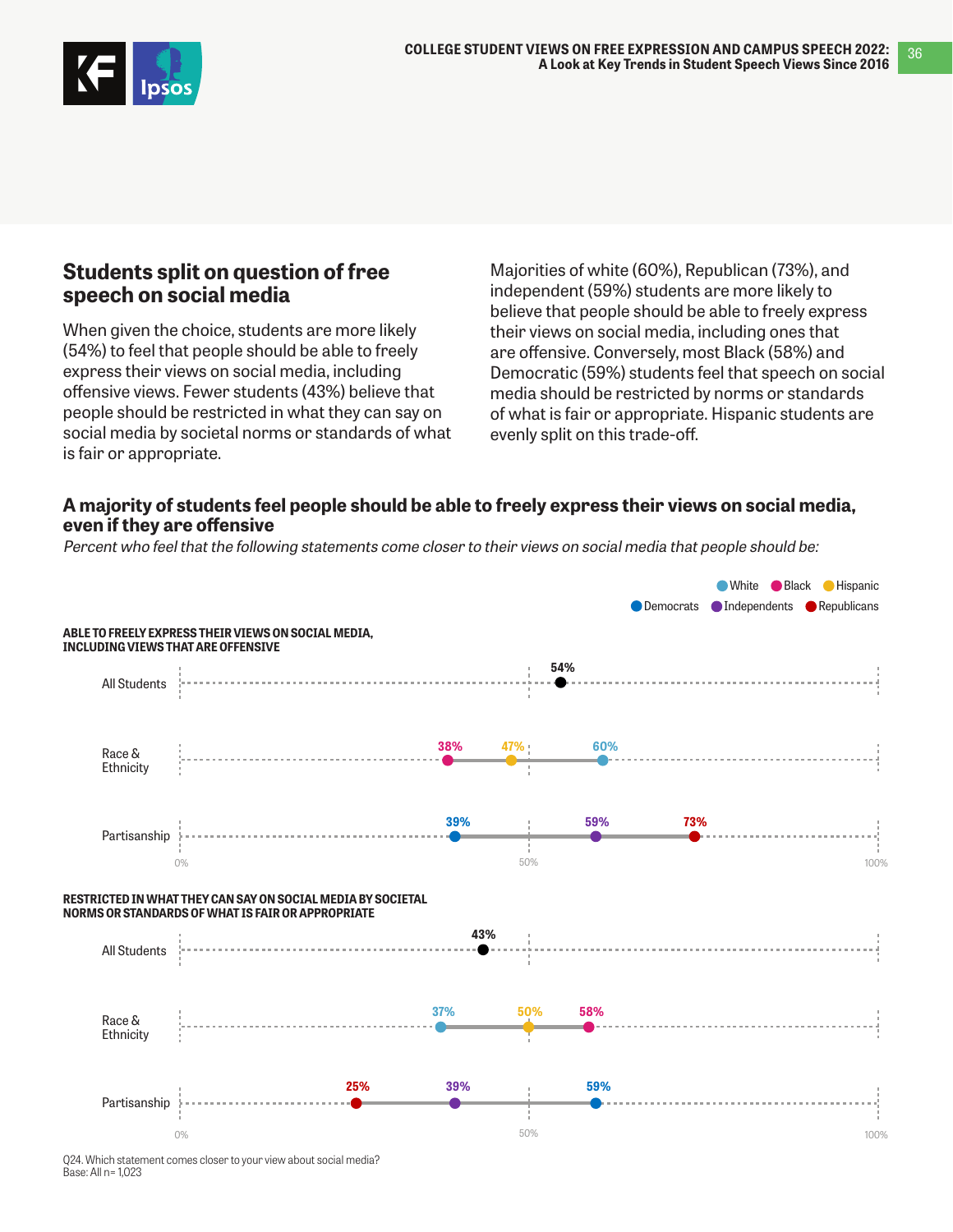

Among the 43% who feel that social media should be restricted by societal norms, students favor the private sector moderating content on social media. A majority of this subgroup supports social media companies (55%) acting in that role. Other private entities, like the social media user community, moderators of groups or forums, independent factchecking organizations, or an independent oversight board win much less support from students, with none gaining majority support. Even fewer students feel the government is best suited to take on this role, with just 1 in 5 (18%) feeling this way.

## **Students agree that social media companies should be active in monitoring speech on their platforms**

Perhaps because students feel that social media companies are best positioned to moderate content on social media, many agree that these companies should take an active role in monitoring speech on their platforms.

Three in 5 agree that social media companies should be doing this. More Democrats (79%) than Republicans (43%) or independents (57%) feel that

social media companies should take an active role in monitoring speech on their platforms, with no difference by race. As shown below, Democrats are also the ones more likely to favor restricting views on social media by societal norms, rather than people being able to freely express their views, including those that may be offensive.

## **A plurality feel that the government should not allow people to sue social media companies over harmful content**

A plurality of students (41%) oppose the government allowing people to directly sue social media companies for content they believe causes them harm, down from 64% in 2019. Just 27% support this, down from 36% in 2019. There is no difference by party affiliation on this question, but there is by race/ ethnicity. White students (49%) are more likely to oppose the government allowing people to sue social media companies than Black (32%) or Hispanic (34%) students.

The change among both groups may be attributable to the "No opinion" option given to respondents in the most recent wave of the survey, something that was not provided in earlier iterations.

### **Democrats are more supportive of social media companies taking an active role in monitoring speech on platforms**

Percent who agree social media companies should take an active role in monitoring speech on their platforms



Q26\_5. Do you agree or disagree with the following statements? Social media companies should take an active role in monitoring speech on their platforms. Base: Half of students n=499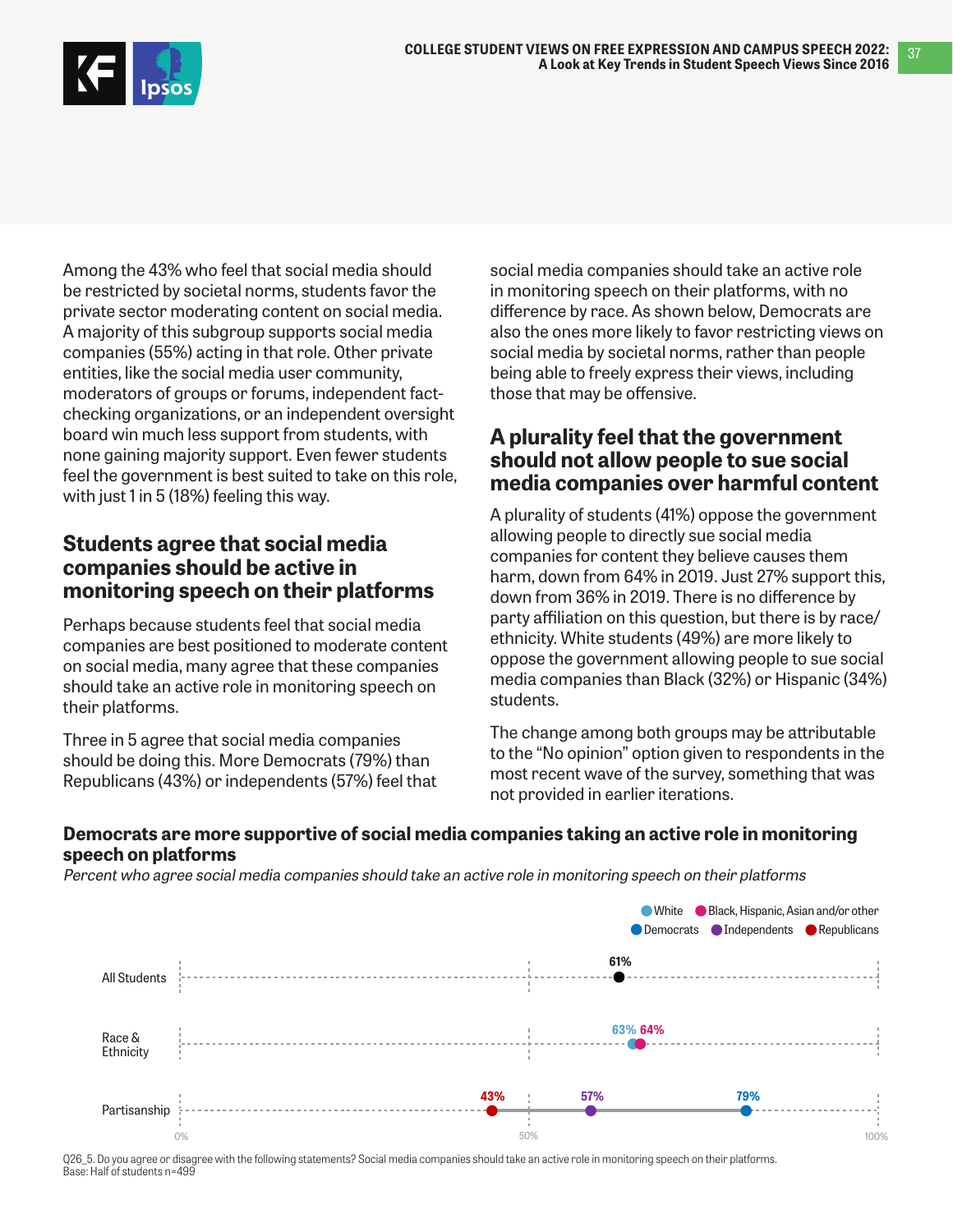<span id="page-37-0"></span>

## **STUDENT EXPRESSION AND ACTIVISM**

2020 was marked by a presidential election and a groundswell of protests against racial injustice. Many Americans took to the streets or digital forums to make their voices heard. Approximately 1 in 3 students report taking part in some form of activism over the past year, while fewer report sharing or discussing news online.

## **One in 3 students called to activism in the past year**

One in 3 students (32%) report having engaged in some form of activism over the past year, whether that be participating in a protest, march or rally; contacting an elected official; attending a public meeting; or donating to political campaigns or causes. More specifically, 17% said they attended a public meeting, 16% contacted an elected official, 15% took part in a protest and 12% donated to political campaigns or causes. This comes as fewer students express confidence that the right to protest understood as both the right to assembly and the right to petition the government—is secure.

## **Fewer students are sharing and discussing news online**

As previously discussed, given the exceptional circumstances of the pandemic, the traditionally inperson classroom went digital during the pandemic. How students navigate online spaces, speech, and their virtual college experience is now more important to understand than ever.

Interestingly, the number of students who turn to social media to share and discuss news is declining, in keeping with broader social media use trends seen in the Knight-Ipsos survey and other research. According to a [Pew Research Center analysis,](https://www.pewresearch.org/internet/2021/04/07/social-media-use-in-2021/) YouTube and Reddit were the only platforms whose user bases grew in a statistically meaningful sense from 2019 to 2020. People under 30, meanwhile, are most likely to be on photo- and video-sharing apps like Instagram, Snapchat, and TikTok, which lack a strong news-sharing emphasis.

The Knight-Ipsos report finds 1 in 5 students say they often or sometimes post news links on social media, down from 1 in 3 in 2019 and 2 in 5 (43%) in 2017. Also, in keeping with broader trends uncovered by Pew, Democratic-leaning student groups report being more active online. According to the Knight-Ipsos survey, Black students (23%) and Democrats (15%) are more likely to post links at least sometimes to social media than white (15%), Republican (10%), or independent (15%) students.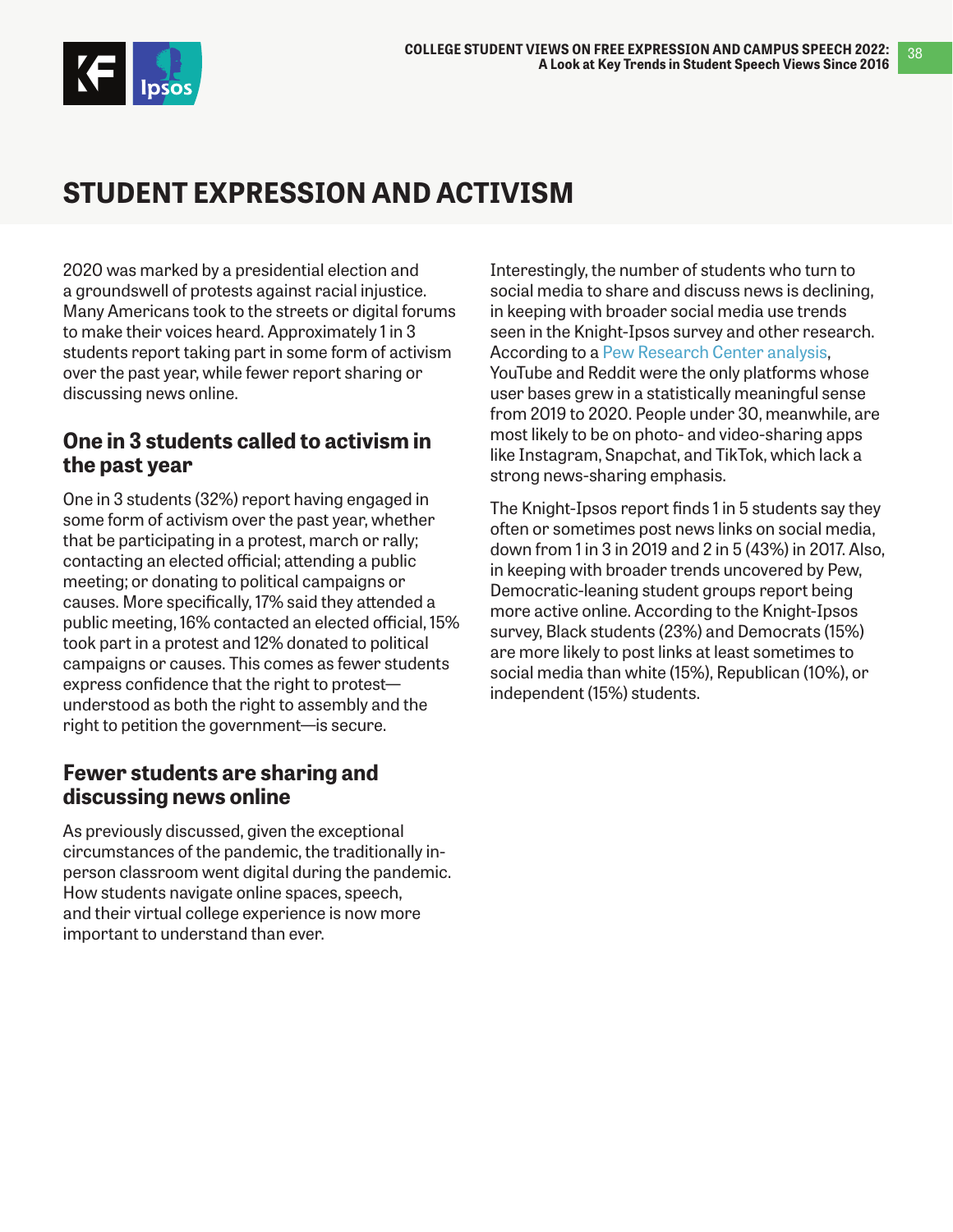

Following a similar trend, fewer college students discuss the news with other users on social media. Only 1 in 4 do so now, while 36% did so in 2019 and 38% of college students reported doing so four years ago. Black students are slightly more likely to often or sometimes discuss news with others

on social media than white students (29% vs. 24%). There are no meaningful differences among partisans on this question. Around 1 in 4 Democrats (27%) and independents (25%), and more than 1 in 5 Republicans (21%), report discussing news with others.

### **Fewer students use social media for sharing, discussing news**

Percent who report doing the below often or sometimes on social media\*



Q34. How often do you do each of the following on social media?

\*In 2019 question was: "How often do you do each of the following on social media, including Facebook® and Twitter®—often, sometimes, hardly ever, or never?" 2021 base: All students n=1,023

Knight-Gallup, 2019, 2017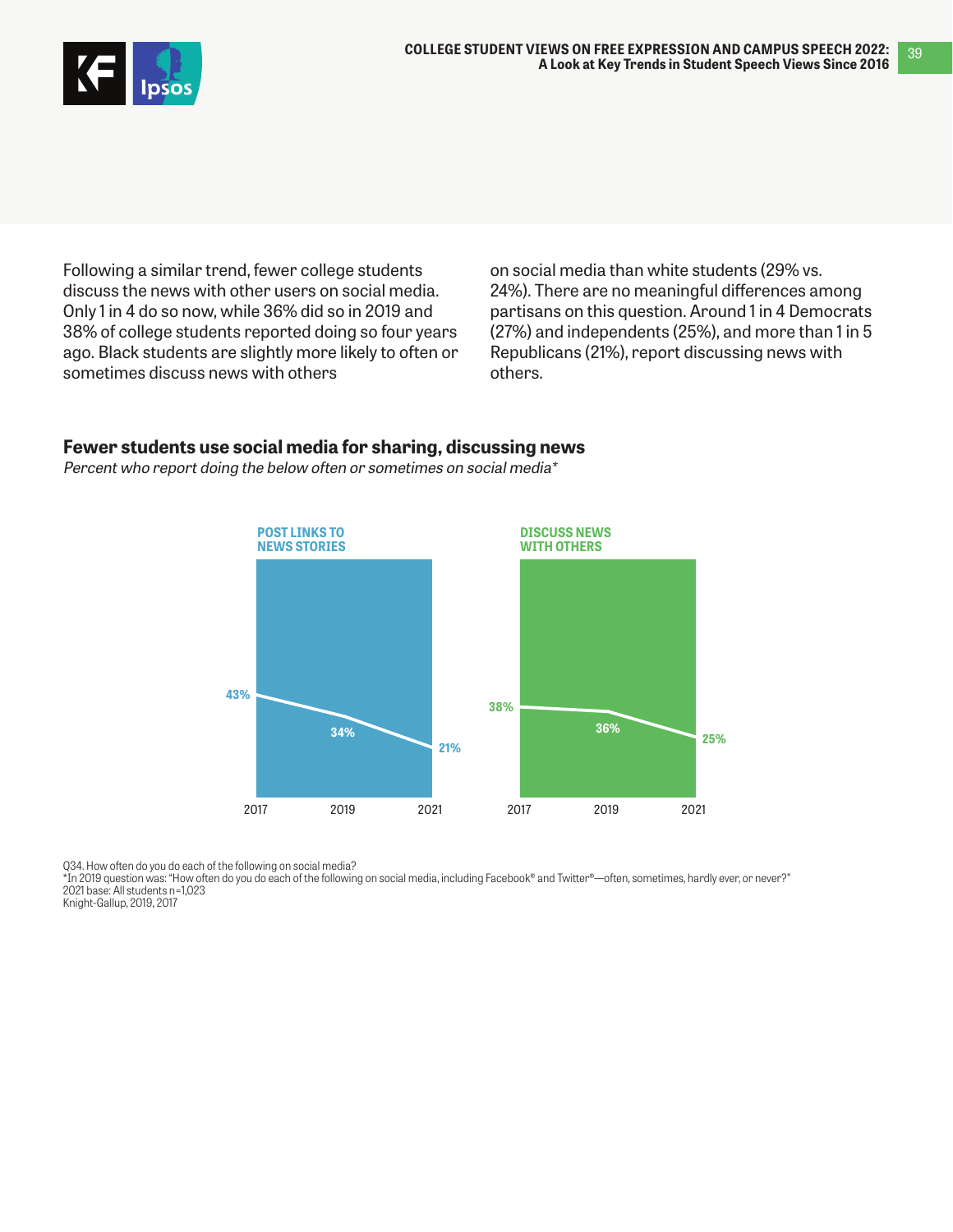<span id="page-39-0"></span>

## **COLLEGE STUDENTS AND THE GENERAL PUBLIC**

As a group, college student views do not diverge substantially from those of the general public. Like students, the general adult population holds free expression as a central value, but less than half of the public believes free speech rights are secure in America today. Distinctive views emerge among the broader population when divided by partisanship, race, and ethnicity, reflecting similar splits in perspectives across these groups in the college student population.

As the chart below shows, a majority of students and the general population alike agree that free speech rights are central to our democracy.

Although students and the general public agree on the intrinsic value of the First Amendment, not everyone feels equally protected by it. Much like students, a strong majority of the broader population (87%, compared with 84% of students) feel the First Amendment protects people like them, but there are important differences by race and ethnicity.

Black Americans (61%) are less likely to feel the First Amendment protects people like them than white (89%) or Hispanic Americans (81%). Strikingly, Black students (51%) are even less likely to feel protected than the overall Black population, or than their white (89%) or Hispanic student counterparts (83%). Despite the small sample size of Black student respondents for this question (fewer than 100), the differences are significant and meaningful.

Although many Americans feel individually protected by the First Amendment, less than half of the general public (45%) and students (47%) feel that freedom of speech is secure today. There are no significant differences by race on this question. Differences are pronounced when examining views by party affiliation, but student partisans closely mirror views held by their general population counterparts. For example, more Democrats (61% of students, 61% of general population) feel that these rights are secure, while fewer Republicans (27% of students, 28% among broader public) and independents feel the same (46% of students, 43% of general population).

#### **A majority of students and adults agree that free speech rights are important in our democracy**

How important do you consider citizens' free speech rights to be in our democracy?



Q20. How important do you consider each of the following to be in our democracy?

2021 base: One-third of students and adults were shown "Citizens' free speech rights," Students n=333; Adults n= 1,465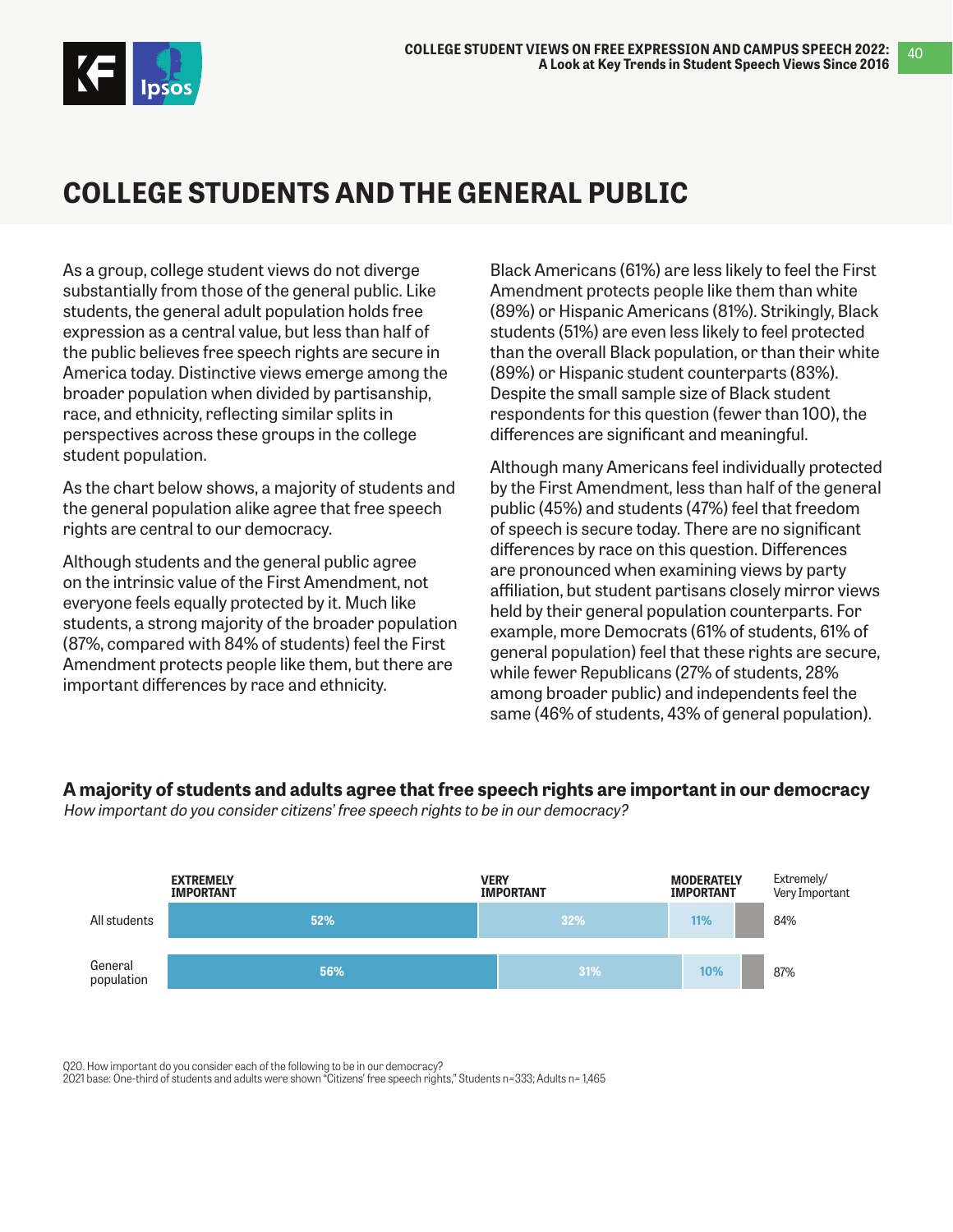

When it comes to political involvement, current levels of student activism put them nearly in line with the broader population: 38% of all adults and 32% of students say they have done at least one activity listed in the survey, like attending a protest, donating to a political campaign or calling an elected official.

However, student activism looks slightly different from that of the general public. The latter are more likely to have donated to a campaign or to have contacted an elected official. Students are slightly more likely to have participated in a protest, march or rally.

### **Levels of activism are similar across adult population and college students**

Percent who have done the following in the past year



Q33. Have you done the following in the last year? Base: All students n=1,023; All adults n=4,366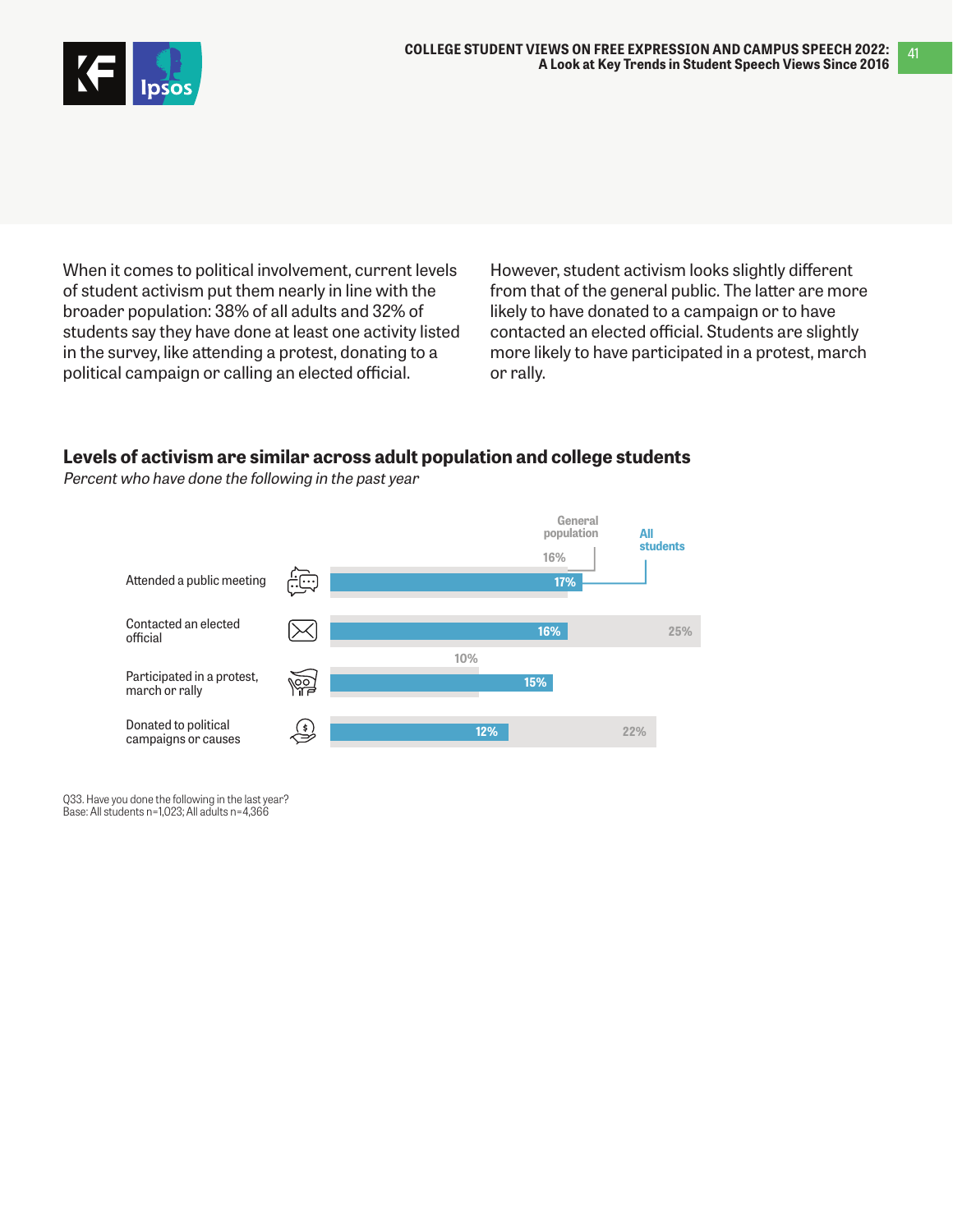<span id="page-41-0"></span>

42

## **CONCLUSION**

As centers of learning and inquiry, college and university campuses have always been at the forefront of societal debates around free speech and freedom of expression. Yet free speech has taken on heightened significance in our post-2020 landscape as the nation continues to wrestle with misinformation surrounding the coronavirus pandemic and the 2020 election. Earlier examinations of college free speech often centered on campus-specific issues, like controversial speaker visits or the creation of safe spaces. In today's context, it is essential to take a whole-of-society view.

As the latest Knight-Ipsos report finds, college students are increasingly uneasy about the state of free expression today, both on and off campus. Fewer students believe that free speech is secure in America today, while more say that their school's climate limits people from saying what they truly believe, as compared with 2016. Crucially, when college student views are set in context with those of the general adult population, it is evident that as a group, college students have the same values and priorities as all Americans. The cleavages dividing America writ large—principally partisanship and race—are also what divide college students.

This suggests that campus disagreements about what forms of speech should be permitted, what should be prohibited, and what constitutes a true threat are really a microcosm of other arguments playing out across American society. On campus, these debates map to the unique contours of college life, manifesting in protests around public visits to campus from speakers who bear a message that is considered racist or biased, or in moves to create safe spaces on campus free of threatening language or ideas.

While there have been many instances of conflict around free expression on college campuses today, free speech advocates should take note that many students continue to oppose direct limits to speech, such as speech codes regulating what can be said on campus. Additionally, a majority still believe students should be exposed to all forms of ideas and expression, even those they may find objectionable.

Like many Americans, a large majority of students continue to recognize the importance of free speech as a central value in American society, albeit one that is seen to be increasingly imperiled.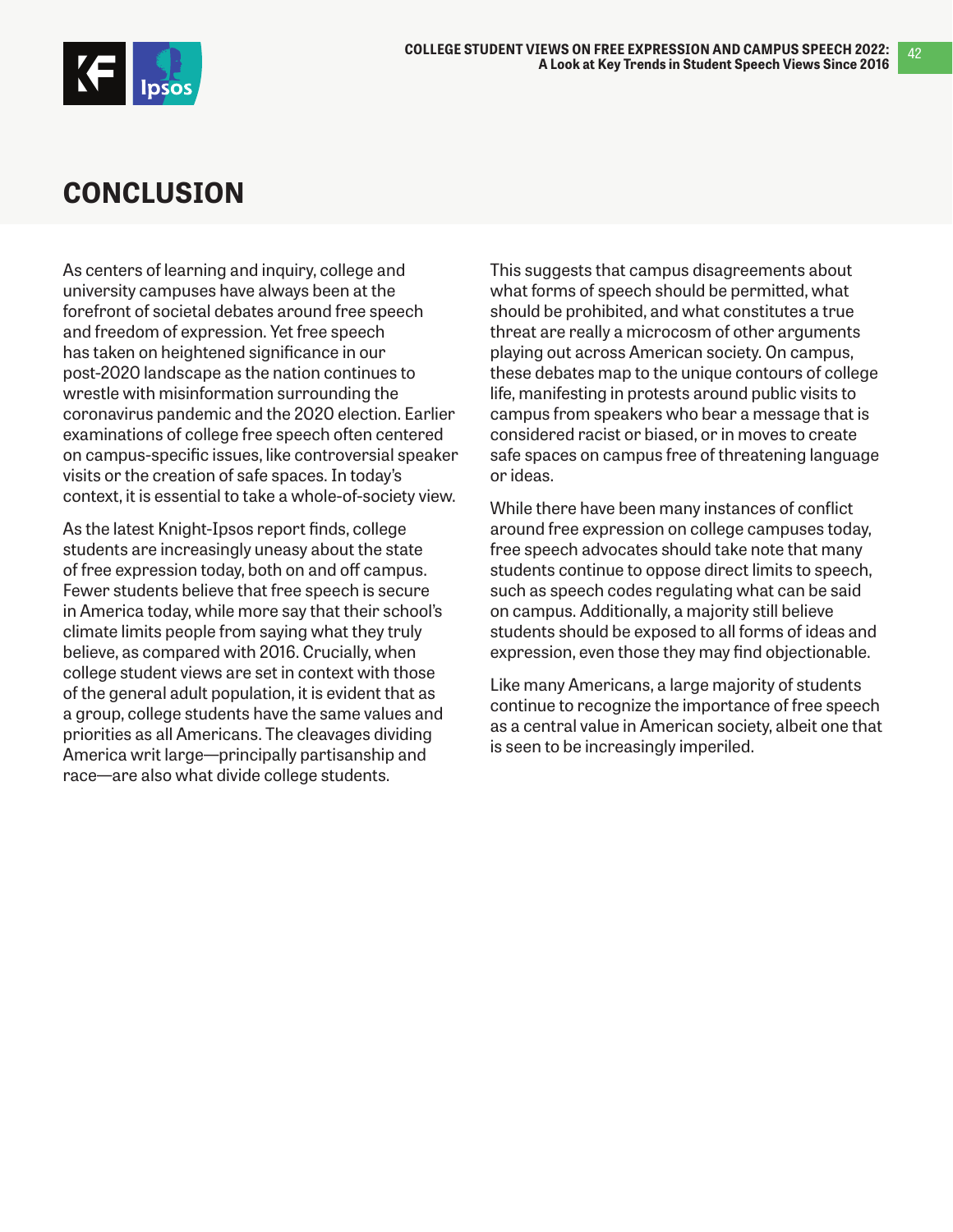<span id="page-42-0"></span>

## **METHODOLOGY**

This Ipsos poll was conducted July 30-August 16, 2021, by Ipsos using the KnowledgePanel® on behalf of Knight Foundation. This poll is based on a representative sample of 4,366 U.S. adults, age 18 or older, with oversamples among Non-Hispanic Black/ African Americans, Non-Hispanic Asian/Pacific Islanders, Non-Hispanic Other/2 plus races, and Hispanics.

A supplemental sample of 942 additional current college students age 18-24, enrolled in all types of higher education institutions, was collected at the same time; this resulted in a total of 1,023 college students age 18-24 altogether, from the augment and main sample of adults 18+. To collect additional completed interviews among 18- to 24-year-olds, an additional sample of 18- to 24-yearold KnowledgePanel members were selected for this study. KnowledgePanelists were also asked if another member of their household was 18 to 24 years old and, where eligible, a second member of the household completed the survey.

The study was conducted in both English and Spanish. The data for the main adult sample were weighted to adjust for gender by age, race/ethnicity, education, household income, census region, metropolitan status, language proficiency, gender by age by race/ethnicity, education by race/ethnicity, and census region by race/ethnicity. The demographic benchmarks came from the 2019 American Community Survey (ACS) from the U.S. Census Bureau except for metropolitan status, which came from the 2020 Current Population Survey (CPS). The weighting categories were as follows:

- Gender (Male, Female) by Age (18-29, 30-44, 45-59, 60+)
- Race-Ethnicity (Non-Hispanic White, Non-Hispanic African American, Non-Hispanic Asian/ Pacific Islander, Non-Hispanic Other/2+ Races, Hispanic)
- **Education (Less than High School, High School** Grad, Some College, Bachelor or Higher)
- Household Income (Under \$25,000, \$25,000-\$49,999, \$50,000-\$74,999, \$75,000-\$99,999, \$100,000-\$149,999, \$150,000 and over)
- **Census Region (Northeast, Midwest, South, and** West)
- Metropolitan Status (Metro, Non-Metro)
- **Language Proficiency (English Proficient** Hispanic, Bilingual Hispanic, Spanish Proficient Hispanic, Non-Hispanic)
- Gender (Male, Female) by Age (18-44, 45+) by Race-Ethnicity (Non-Hispanic White, Non-Hispanic African American, Non-Hispanic Asian/ Pacific Islander, Non-Hispanic Other/2+ Races, Hispanic,)
- Education (Some College or Less, Bachelor or Higher) by Race-Ethnicity (Non-Hispanic White, Non-Hispanic African American, Non-Hispanic Asian/Pacific Islander, Non-Hispanic Other/2+ Races, Hispanic)
- **Census Region (Northeast, Midwest, South, and** West) by Race-Ethnicity (Non-Hispanic White, Non-Hispanic African American, Non-Hispanic Asian/Pacific Islander, Non-Hispanic Other/2+ Races, Hispanic)